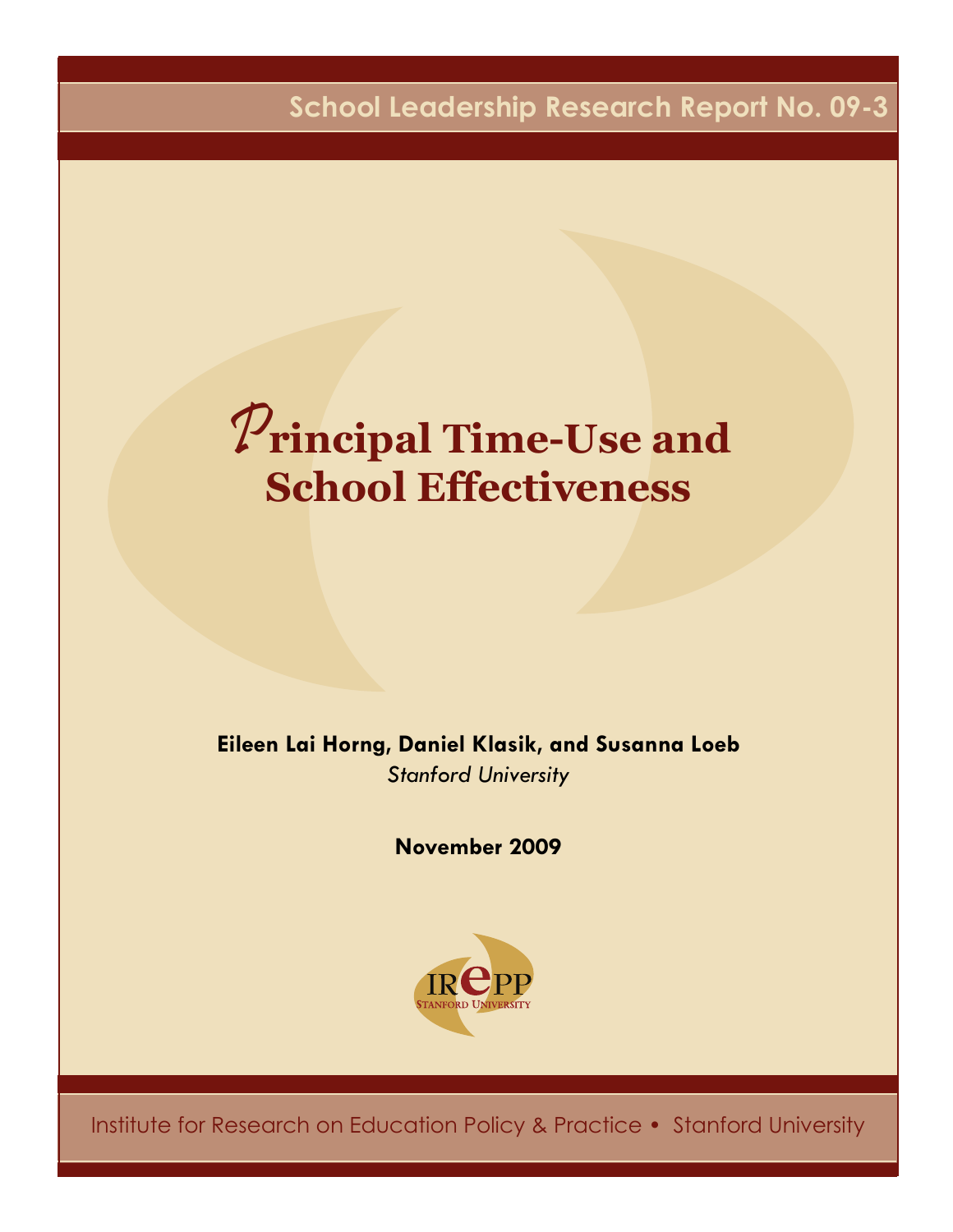**Institute for Research on Education Policy & Practice** supports high quality, multi-disciplinary empirical research that is informed by collaboration with stakeholdersand practitioners and that, in turn, informs the improvement of education policy and practice.

520 Galvez Mall CERAS Building, 5th Floor Stanford University Stanford, CA 94305-3084 650.736.1258 IREPP@suse.stanford.edu



© 2009 Institute for Research on Education Policy & Practice. All rights reserved.

Citation: Horng, E. L., Klasik, D., & Loeb, S. (2009). *Principal time-use and school effectiveness.* (School Leadership Research Report No. 09-3). Stanford, CA: Stanford University, Institute for Research on Education Policy & Practice

This report can be downloaded from www.schoolleadershipresearch.org.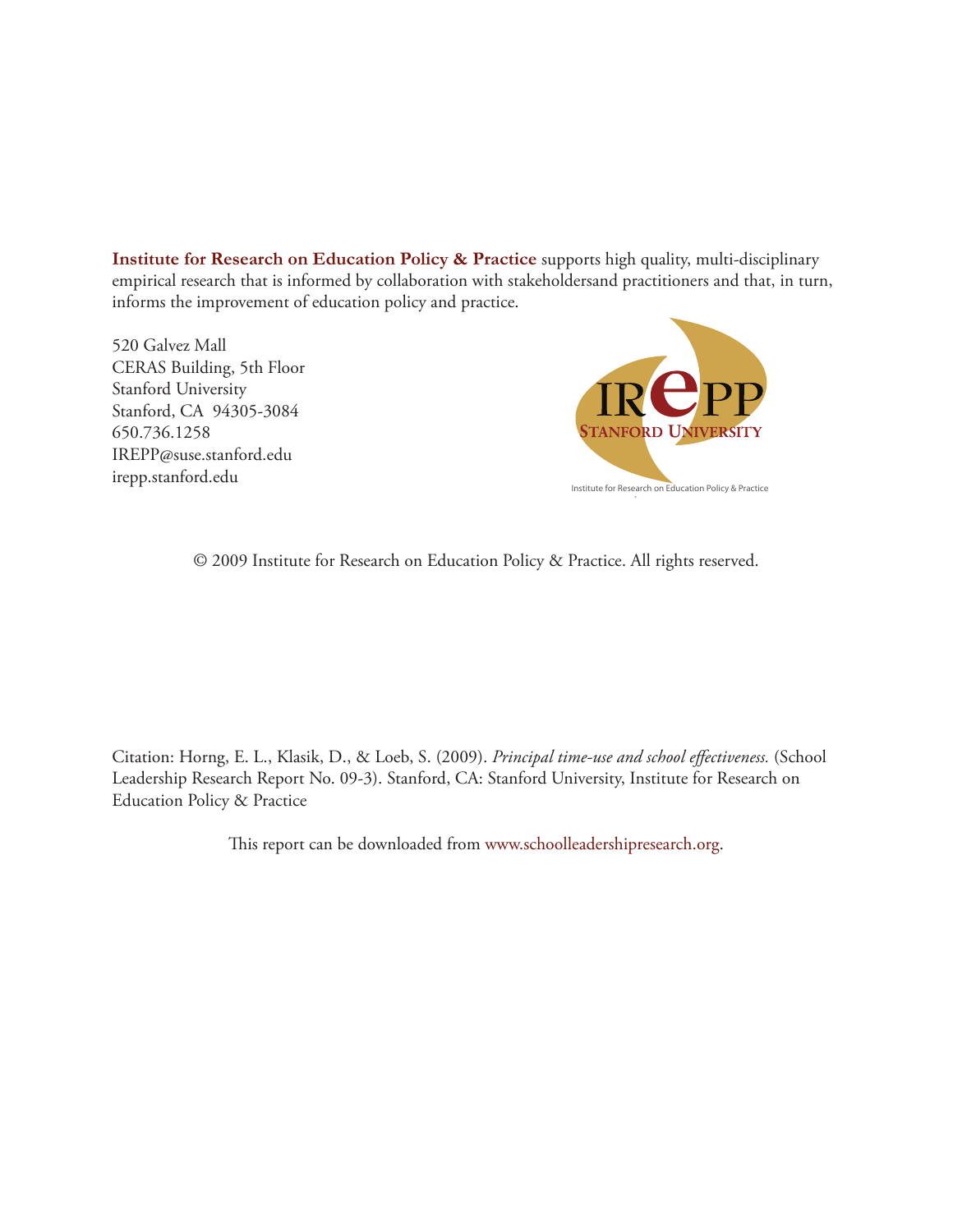# **Table of Contents**

| 9  |
|----|
|    |
|    |
|    |
|    |
| 20 |
|    |
|    |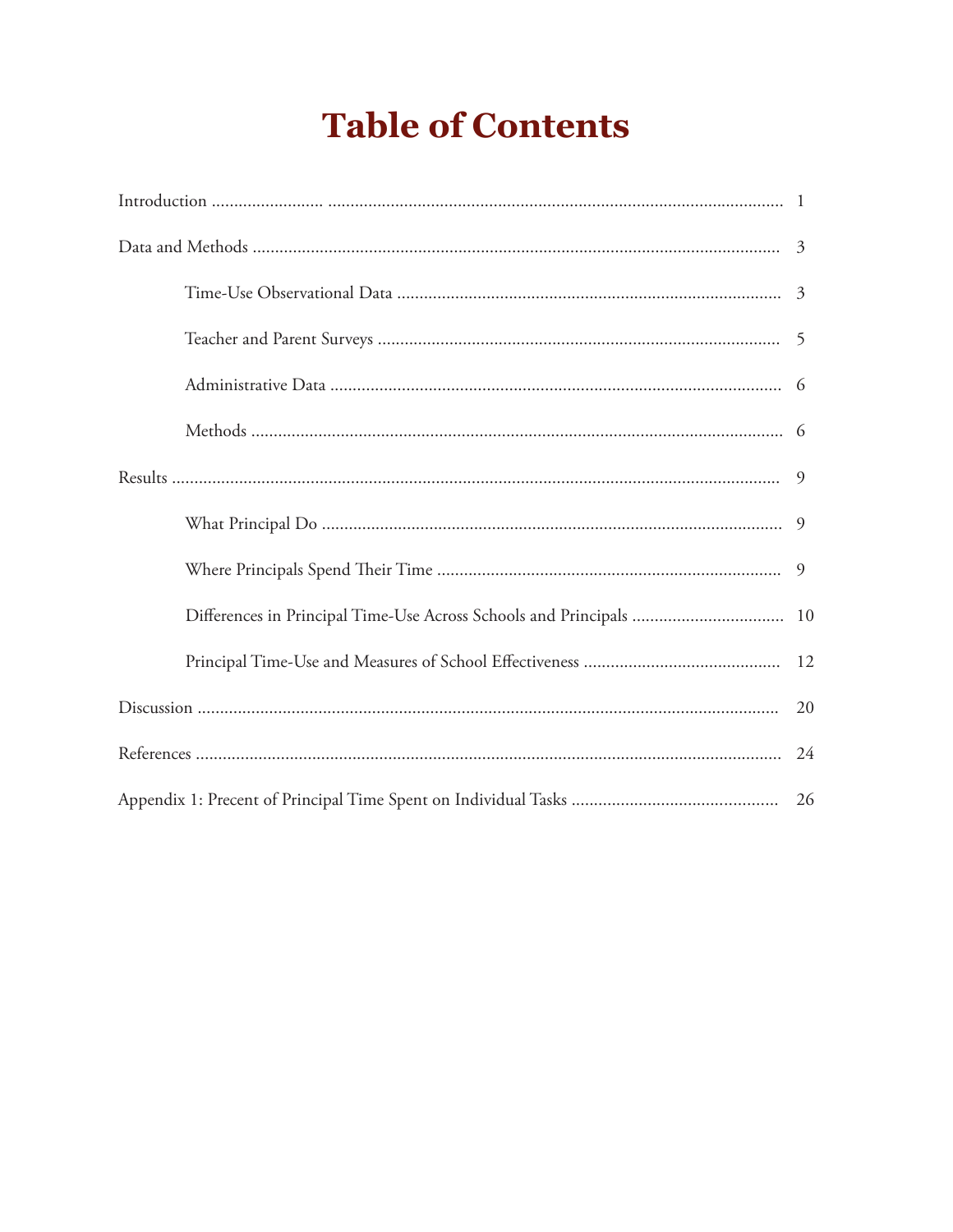### **Abstract**

School principals have complex jobs. To better understand the work lives of principals, this study uses observational time-use data for all high school principals in Miami-Dade County Public Schools. This paper examines the relationship between the time principals spent on different types of activities and school outcomes including student achievement, teacher and parent assessments of the school, and teacher satisfaction. We find that time spent on Organization Management activities is associated with positive school outcomes, such as student test score gains and positive teacher and parent assessments of the instructional climate; whereas Day-to-Day Instruction activities are marginally or not at all related to improvements in student performance and often have a negative relationship with teacher and parent assessments. This paper suggests that a single-minded focus on principals as instructional leaders operationalized through direct contact with teachers may be detrimental if it forsakes the important role of principals as organizational leaders.

## **Acknowledgements**

We are grateful to the Miami-Dade County Public Schools for the data employed in this paper. We appreciate financial support from the Joyce Foundation, the Spencer Foundation and the Stanford University K-12 Initiative. The views expressed in the paper are solely those of the authors and may not reflect those of the funders. Any errors are attributable to the authors.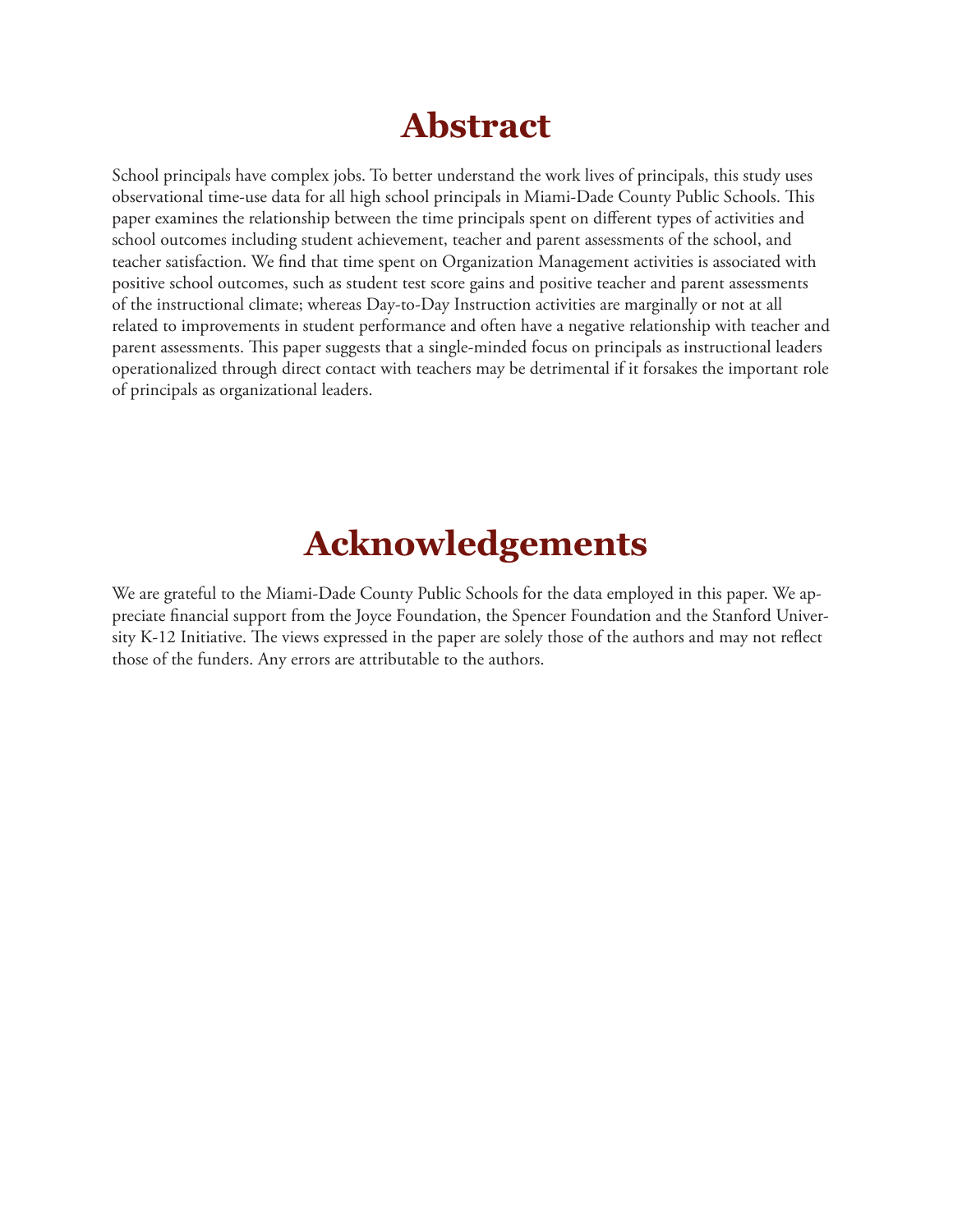## **Introduction**

rincipals can play critical roles in the development of high-quality schools (see Darling-Hammond, LaPointe, Meyerson, Orr & Cohen, 2007; EdSource, 2008; Knapp, Copland, Ford, Markholt, McLaughlin, Milliken & Talbert, 2003; Wallace Foundation, 2007). While only a small body of research links principals directly to student achievement (Branch, Hanushek Fincipals can play critical roles in the development of high-quality schools (see Darling-Han mond, LaPointe, Meyerson, Orr & Cohen, 2007; EdSource, 2008; Knapp, Copland, Ford, Markholt, McLaughlin, Milliken & Talbert, 200 on school operations, through motivating teachers and students, identifying and articulating vision and goals, developing high performance expectations, fostering communication, allocating resources, and developing organizational structures to support instruction and learning (Knapp, Copland, Plecki & Portin, 2006; Lee, Bryk and Smith, 1993; Leithwood, Louis, Anderson & Wahlstrom, 2004). Principals also affect the instructional quality of schools through the recruitment, development, and retention of teachers (Harris, Rutledge, Ingle & Thompson, 2006).

While the importance of the principal for school operations is widely acknowledged, surprisingly little is known about what principals do on a dayto-day basis and how this varies across schools. Previous principal time-use research can be grouped into two broad categories – ethnographic studies and self-report studies – each with their own benefits and limitations. Ethnographic studies allow for depth and detail but generally include observations of only a few principals and are consequently unable to generalize to a larger population of schools or to empirically link principal time-use to school outcomes (Martin and Willower, 1981; Morris, Crowson, Porter-Gehrie & Hurwitz, 1984; Wolcott, 1973). Self-report research, usually conducted with surveys, allows for large samples but often sacrifices depth, and perhaps accuracy. These studies are likely to be susceptible to self-reporting and memory biases (Andrews, Soder & Jacoby, 1986; Andrews & Soder, 1987; Brewer, 1993; Eberts & Stone, 1988; Erickson & Reller, 1979; Martinko & Gardner, 1990).

Recent advances in self-report data collection methods, such as end-of-the-day logs and experience sampling methods (ESM), have reduced some of these potential biases (Goldring, Huff, May & Camburn, 2008; Scott, Ahadi & Krug, 1990). For example, Spillane, Camburn and Pareja (2007) employ ESM by paging principals up to 15 times a day on portable handheld devices for six consecutive days. Each time they were paged, principals

filled out a short survey asking questions about what they were doing, who they were with, and where they were. The real-time nature of this method eliminates the possibility that principals forget or misremember their daily activities. The method, however, still suffers from the potential biases inherent in self-reporting. An additional drawback to ESM is that the surveys take time to complete and are thus necessarily limited in their scope so as not to overly disrupt the principal's work day.

The study reported in this paper draws on the strengths of these two types of research. Similar to ethnographic studies, trained researchers observed principals and recorded their time use to eliminate bias associated with self-reports and to allow for more detailed description of time-use than usually possible in surveys. Similar to self-report data, the data for this study cover the activities and locations of a large number of principals, and so do not have the small sample limitations of ethnographic studies. Specifically, a team of researchers shadowed 65 principals in Miami-Dade County Public Schools (M-DCPS), each over the course of a full school day, and collected detailed information on time-use at five-minute intervals. They collected time-use data from all 41 high school principals in the district and a sample of 12 elementary and 12 middle school principals for comparison. The scale of the data collection is large enough to allow for explicit modeling of the links between principal actions and school outcomes.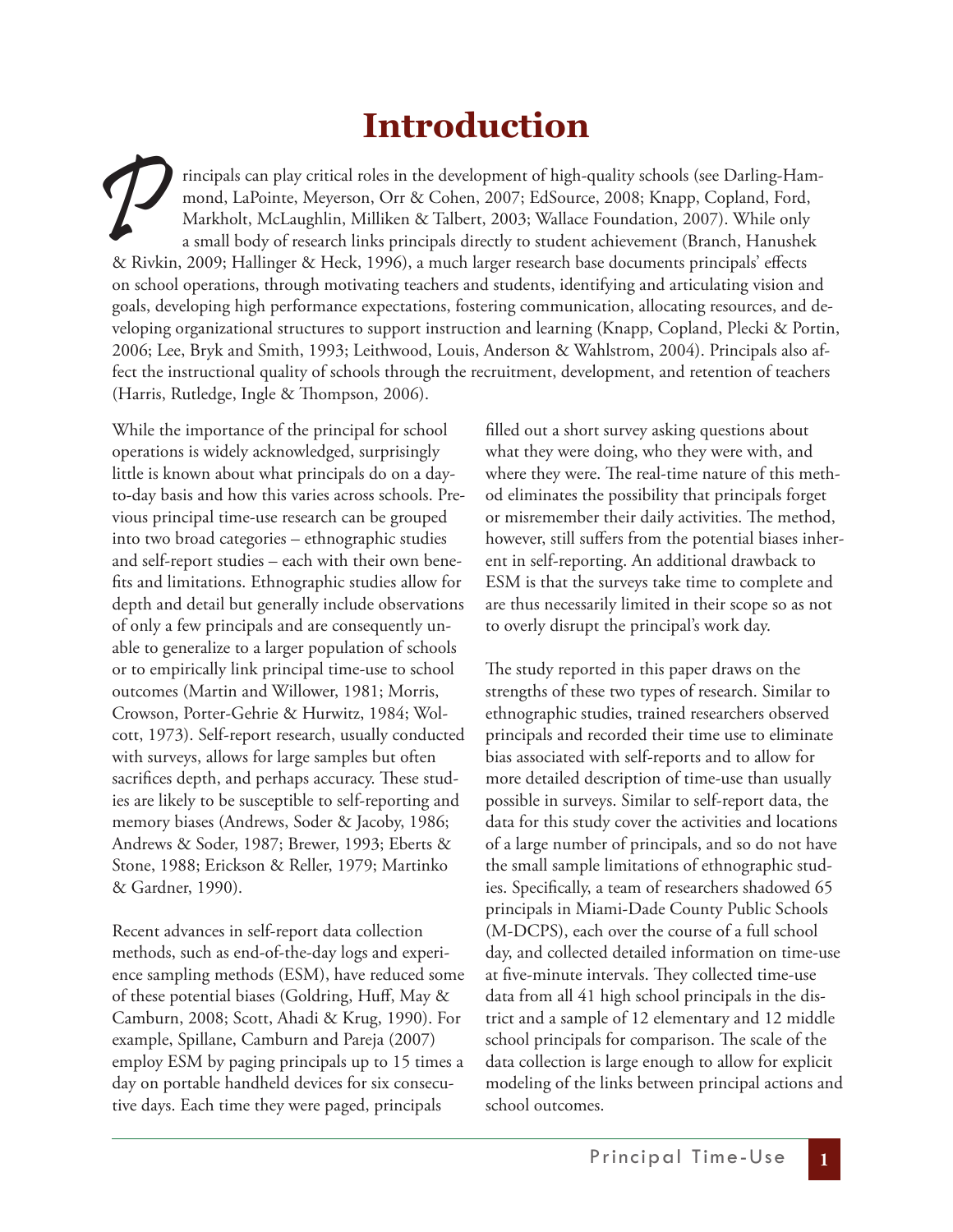With these data we seek to answer four broad questions:

- 1. What do principals do?
- 2. Where do principals spend their time?
- 3. How do principals' roles vary by school characteristics?
- 4. How are variations in principal actions reflected in measurable school outcomes?

The school outcomes that we examine include student test performance as well as measures of a school's educational environment. In what follows, we describe our data and methods and then present the results. The final section discusses the implications of the findings, limitations of the study, and directions for future research.

| Figure 1: Principal Job Tasks by Category |  |  |  |  |  |  |  |
|-------------------------------------------|--|--|--|--|--|--|--|
|-------------------------------------------|--|--|--|--|--|--|--|

| <b>Administration</b>                                      | <b>Instructional Program</b>                                                                   |  |  |  |
|------------------------------------------------------------|------------------------------------------------------------------------------------------------|--|--|--|
| Managing student services (e.g., records, reporting)       | Utilizing school meetings                                                                      |  |  |  |
| Managing student discipline                                | Planning, directing after-school/summer instruction                                            |  |  |  |
| Supervising students (e.g. lunch duty)                     | Planning, facilitating professional development for teachers                                   |  |  |  |
| Managing schedules (for the school, not personal schedule) | Planning, facilitating PD for prospective principals                                           |  |  |  |
| Fulfilling (non SpEd) ompliance requirements/paperwork     | Developing an educational program across the school                                            |  |  |  |
| Preparing, implementing, administering standardized tests  | Releasing or counseling out teachers                                                           |  |  |  |
| Managing students attendance-related activities            | <b>Evaluating curriculum</b>                                                                   |  |  |  |
| Fulfilling SpEd requirements (e.g., meetings with parents) | Using assessment results for program evaluation                                                |  |  |  |
| <b>Organization Management</b>                             | <b>Internal Relations</b>                                                                      |  |  |  |
| Managing budgets, resources                                | Interacting socially with staff about school-related topics                                    |  |  |  |
| Managing non-instructional staff                           | Interacting socially with staff about non-school topics                                        |  |  |  |
| Maintaining campus facilities                              | Developing relationships with students                                                         |  |  |  |
| Developing and monitoring a safe school environment        | Counseling students and/or parents                                                             |  |  |  |
| Dealing with concerns from staff                           | Attending school activities (e.g., sports events, plays)                                       |  |  |  |
| Hiring personnel                                           | Communicating with parents                                                                     |  |  |  |
| Interacting or networking with other principals            | Counseling staff (about conflicts with other staff members)                                    |  |  |  |
| Managing personal, school-related schedule                 | Informally talking to teachers about students, not related to                                  |  |  |  |
| <b>Day-to-Day Instruction</b>                              | instruction                                                                                    |  |  |  |
| Preparing, conducting classrm. observations/walk-throughs  | <b>External Relations</b>                                                                      |  |  |  |
| Formally evaluating teachers, providing instruc. feedback  | Working with local community members or organizations                                          |  |  |  |
| Informally coaching teachers                               | Utilizing district office meetings or other communications<br>initiated by the district office |  |  |  |
| Teaching students (e.g., tutoring, after-school)           | Communicating with district office to obtain resources for                                     |  |  |  |
| Implementing required professional development             | school (initiated by principal)                                                                |  |  |  |
| Using data to inform instruction                           | Fundraising                                                                                    |  |  |  |
|                                                            |                                                                                                |  |  |  |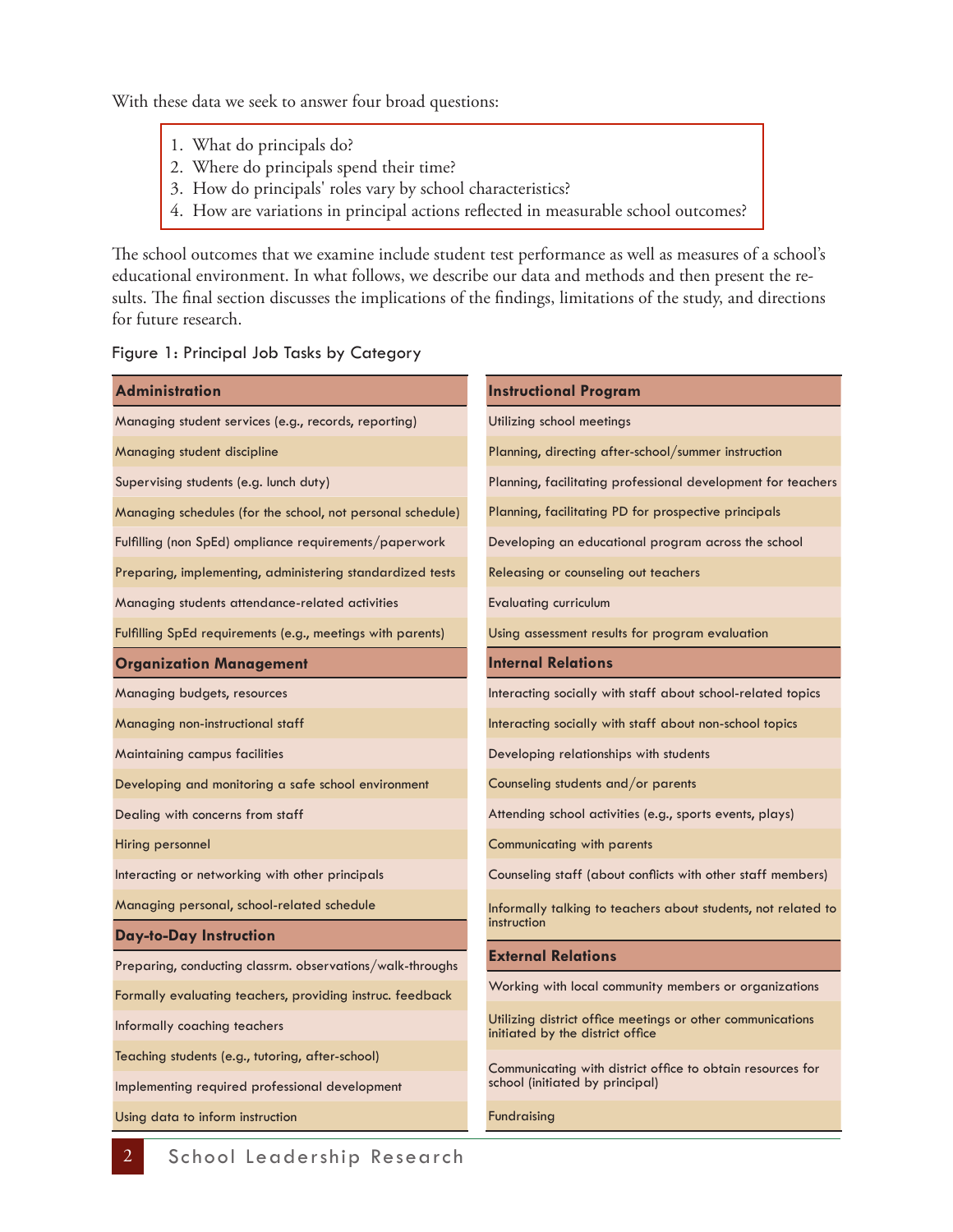# **Data and Methods**

Duse these ata for this study come primarily from observational time-use data that we collected from Miami-Dade County Public Schools (M-DCPS). To this data we link information from district school climate surveys of teachers and parents, surveys that we administered to all teachers in the district, and district administrative data on schools, staff, and students. We

use these data to create measures of:

- Principals' time spent on each of 43 tasks and six aggregate task categories
- Principal's time in each of five locations
- School-level student achievement and student achievement gains in multiple years
- Teachers' assessments of the school
- Teachers' satisfaction in general and at their current school
- Parents' assessments of the school
- Characteristics of teachers principals and schools to serve as controls in the models

In what follows, we describe each of our data sources.

#### **Time-Use Observational Data**

The opportunity to observe principals in Miami-Dade, one of the country's largest and most diverse school districts, allowed us to analyze a large number of principals across varying school environments but within the same district context.1 As described above, we observed 65 principals in M-DCPS, including the leaders of all 41 high schools as well as a sample of 12 elementary schools and 12 middle schools.<sup>2</sup>

We coded principal actions as one of a list of 43 tasks as shown in Figure 1. We populated our list of task codes based on the broad categories for principal duties described by Spillane, Camburn, and Pareja (2007). These four categories were: Administrative (e.g., managing budgets, managing personnel); Instruction and Curriculum (e.g., observing classroom instruction, planning curricula); Professional Growth (e.g., receiving coaching, studying effective practices); and Fostering Relationships (e.g., interacting socially). Given that we were directly observing principals and not asking the principals to take time to fill

out surveys as Spillane et al. did, we were able to add substantially more specificity to this task list. We expanded the task list through consultation with principals and district leadership in multiple states, and then refined our expanded list through pilot shadowing of principals in local schools.

It would be impractical to include 43 separate tasks in our models. Because of this, we aggregate tasks into six task categories: Administration, Organization Management, Day-to-Day Instruction, Instructional Program, Internal Relations, and External Relations. Figure 1 describes the individual tasks that comprise each task category. The groupings of tasks into these categories are based on analyses conducted in another study that is part of the same research project. In that prior study, Identifying Reference (forthcoming) uses factor analysis of principals' self-ratings of effectiveness on the same set of tasks to distinguish five task categories. For this study, we made a further distinction in one of those categories, Instructional Management, separating Day-to-Day Instruction tasks from Instructional Program tasks. We made this distinction because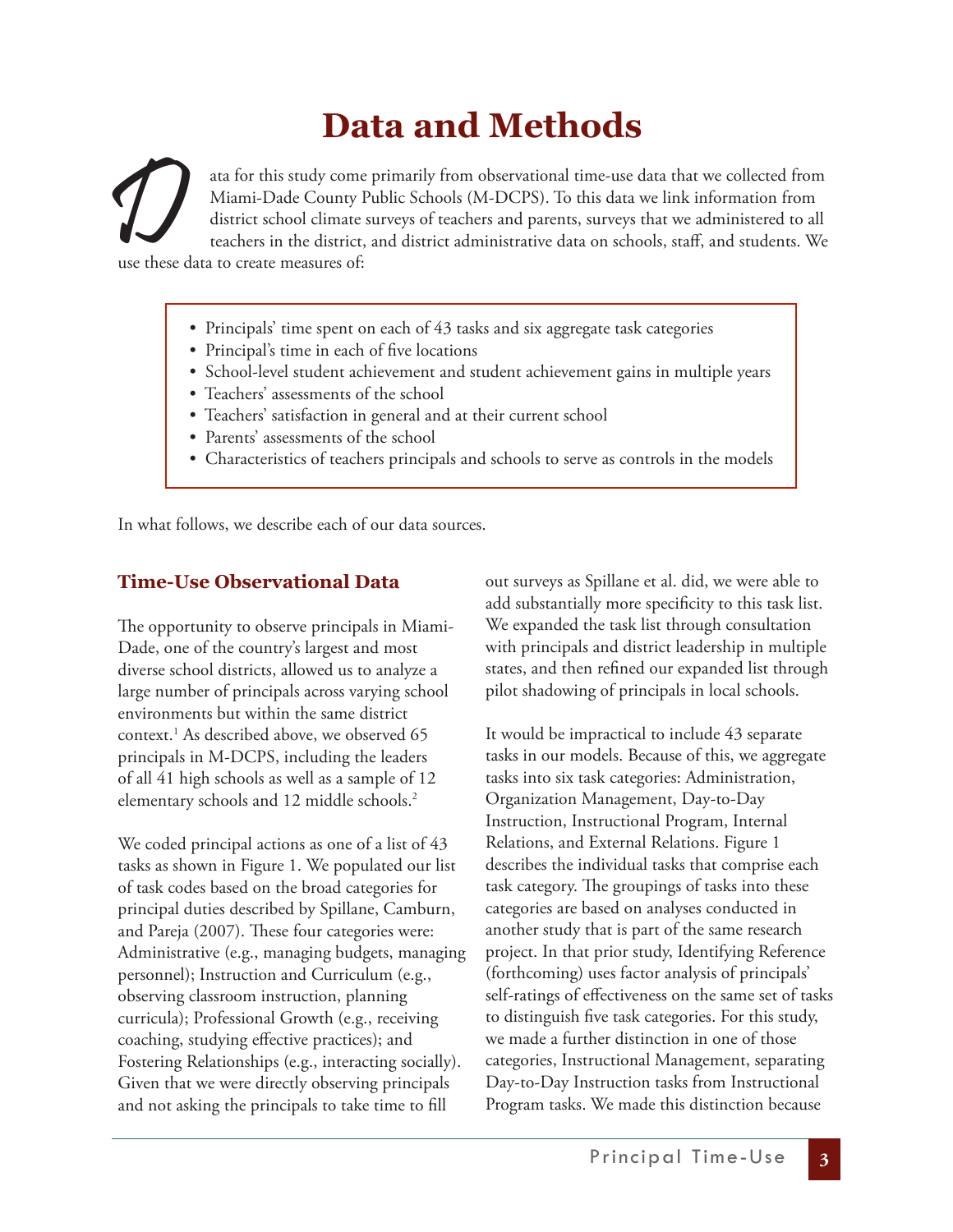the conceptual difference between principal work related to day-to-day instruction and the broader management of a school's instructional program is substantial enough to warrant separate consideration. All observations analyzed in this study occurred during one week in April 2008, which, within the district's calendar, was the second week after spring break. Researchers shadowed principals for an entire school day, starting roughly 30 minutes before the start of school and ending when students were released at the end of the day. In both a conference call before the visit and a briefing immediately prior to the shadowing, principals were instructed to ignore the researcher and not make any alterations to their usual routine on account of the researcher's presence. Researchers recorded the principals' tasks throughout the day at five-minute intervals. At each observation, researchers coded the task of the principal, the location of the principal, with whom the principal was interacting, and the nature of the activity (e.g., phone call, scheduled meeting, etc.). In cases where multiple codes were relevant, the more specific code was entered as the primary task, with other relevant codes listed as secondary activities. We examine only primary task codes in this study. In cases where a researcher was unsure of which code to use in a particular situation, the instance was discussed with the larger group of researchers during a daily debriefing until a consensus was reached on which code to use. Most analyses in this paper use the 3,607 high school principal time-use observations. Elementary and middle school observations provide comparisons for the high school data where noted.

*A note on the reliability of the time-use observations*: The fourteen researchers who conducted the principal observations were trained on how to conduct the observations and how to differentiate among the principal tasks. The training placed particular emphasis on consistent decision-rules, such as how to code tasks for which multiple codes might apply. As one example, an observation of a principal leading a staff meeting about standardized testing might be coded as "utilizing staff meetings"

or "preparing and implementing standardized tests." The decision-rule which applies to this case is to prioritize the specific content over the more general context – in other words, the primary task is "preparing and implementing standardized tests" and the secondary task is "utilizing staff meetings." In addition to participating in these training sessions, the researchers conducted practice observations in pairs at local schools.

We used the practice observations in local schools to test inter-rater reliability. We randomly assigned researchers to observe principals in pairs. Seven pairs of researchers observed local principals for three hours. The researchers shared a timer but independently completed their shadowing logs. We calculated a consistency rate for each pair of researchers as the percentage of observations for which their task codes were the same.<sup>3</sup> On average, the researchers had an 85 percent consistency rate. The individual pairs of researchers had consistency rates ranging from 69 to 94 percent. We closely reviewed the incidents of inconsistent coding and distinguished two types of inconsistencies: 1) due to coding different principal actions and 2) due to coding the same principal action differently. An inconsistency due to coding different principal actions is indicated by widely divergent task codes - for example, one researcher recording the task as "managing school schedules" and another as "preparing or conducting classroom observations/ walk-throughs." Because principals often rapidly transition between tasks, the timer can go off between distinct tasks. One researcher might be inclined to code what the principal was doing the moment before the timer went off; while another might code what the principal does immediately after; and still another might code the task as "in transition." While the protocol required researchers to code the principal's activity exactly when the timer went off, our inter-rater reliability tests demonstrate that there is still variation in how this is interpreted. In the previous example, a review of the shadowing logs before and after this time point shows that the principal was indeed in transition between these two activities when the timer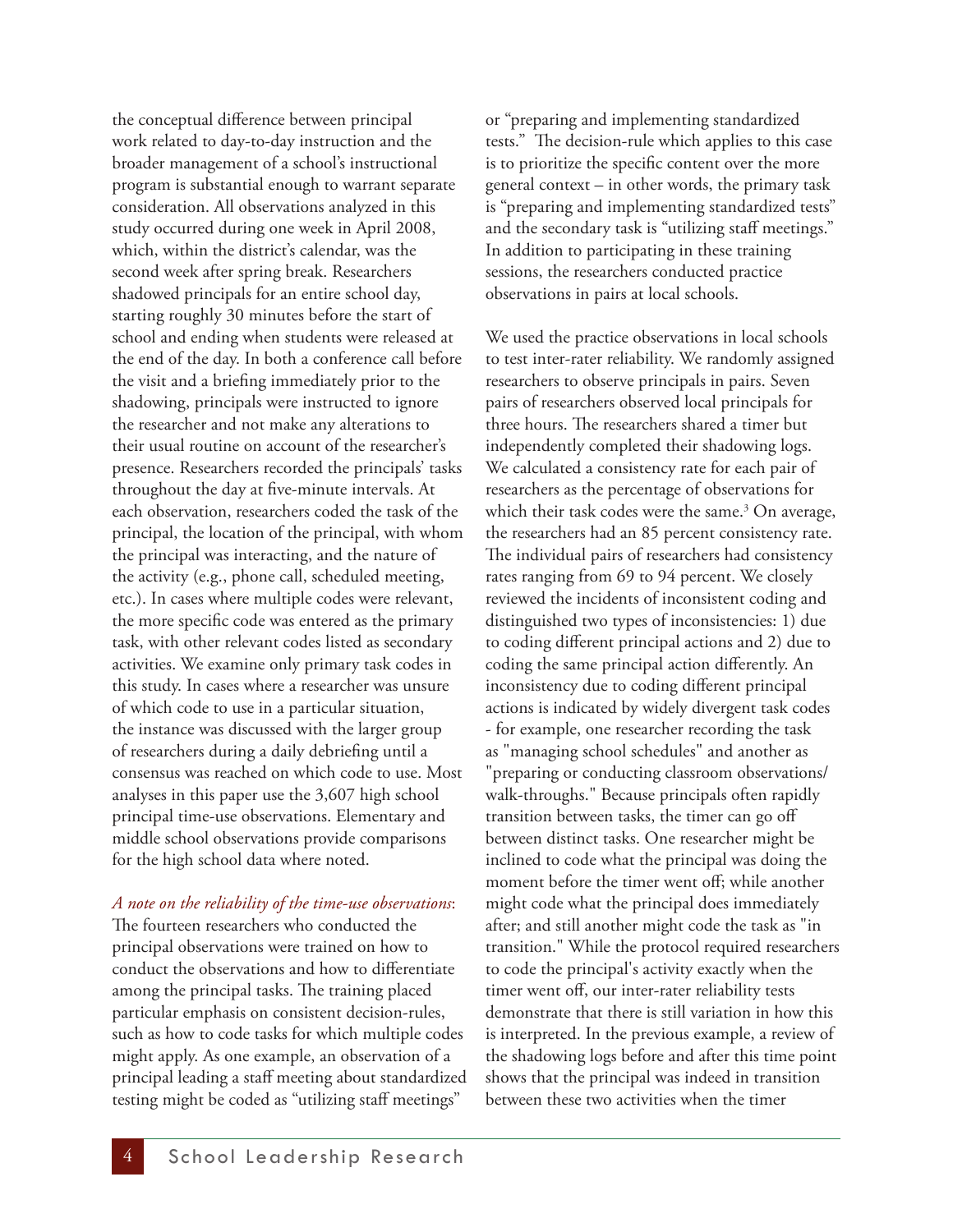went off. Among the 31 incidents of inconsistent coding, we found that 74 percent were due to the researchers coding different principal actions. We are less concerned about this type of inconsistency because it does not affect the reliability of our results as long as an individual researcher remains consistent. In other words, it is fine for a researcher to code the activity that the principal was engaged in immediately before the timer when off (or immediately after) as long as he or she does so every time the timer goes off at a point of transition. As a matter of fact, because we are only capturing intermittent time points and aggregating our observations, it does not even matter if the researcher was consistent with this as long as he or she was not biased – for example, tending to code interactions with students over other behaviors regardless of whether they occurred immediately before or after the timer went off.

Of greater concern to the reliability of our results are the inconsistencies due to coding the same principal action differently. That is, the researchers observing the same principal action (not at a point of transition between activities) and interpreting what they see differently. As much as we attempted to make the task codes clear and objective and to intensively train observers, there is still room for subjectively differing interpretations. One example of this inconsistency is two researchers observed a principal talk with a parent about making sure her child gets to school on time every day. One researcher coded this activity as "communicating with parents," while another coded it as "counseling students and/or parents." For this particular study, these discrepancies are not too troubling because we aggregate the tasks into categories, and both of these codes fall in the Internal Relations category. There are other, more troubling, examples of inconsistencies across different task categories. For example, two researchers observed a principal talking with a student during recess when the principal was on duty. One coded this as "supervising students," while another coded this as "developing

relationships with students." The former is part of the Administration category while the latter is part of the Internal Relations category, so this interrater inconsistency does affect the reliability of our results. Of the eight incidents of inconsistent coding due to coding the same principal behavior differently, only three crossed over different task categories. This represents only one percent of all the observations in our inter-rater reliability tests.

#### **Teacher and Parent Surveys**

To better understand teachers' and parents' perceptions of the school's educational environment, we draw upon three surveys: a district-administered school climate survey for staff, a district-administered school climate survey for parents, and our own survey of teachers in the district. The school climate surveys were designed by the district and have been administered annually in January or February since 1998-99. They provide information about staff and parent perceptions of the school. In January and February 2008, the district distributed the surveys to 26,100 staff and 83,700 parents. The response rates were 74 percent for the staff and 43 percent for the parents.

We also surveyed teachers in M-DCPS in May 2008. This survey asked teachers about the teaching and learning environment of their school, the role of their current principal, how appealing different aspects of the principalship are to them, how prepared they feel to take on school leadership responsibilities, their future plans, and their preferences for different school characteristics. We administered surveys to all teachers in the district, and offered cash prizes through a raffle for the teachers who completed the survey. Ultimately, 15,842 teachers responded, representing 83 percent of all teachers in the district. For this paper, we examine the responses to questions on teacher satisfaction, one assessing overall satisfaction with teaching and the other assessing satisfaction at the current school.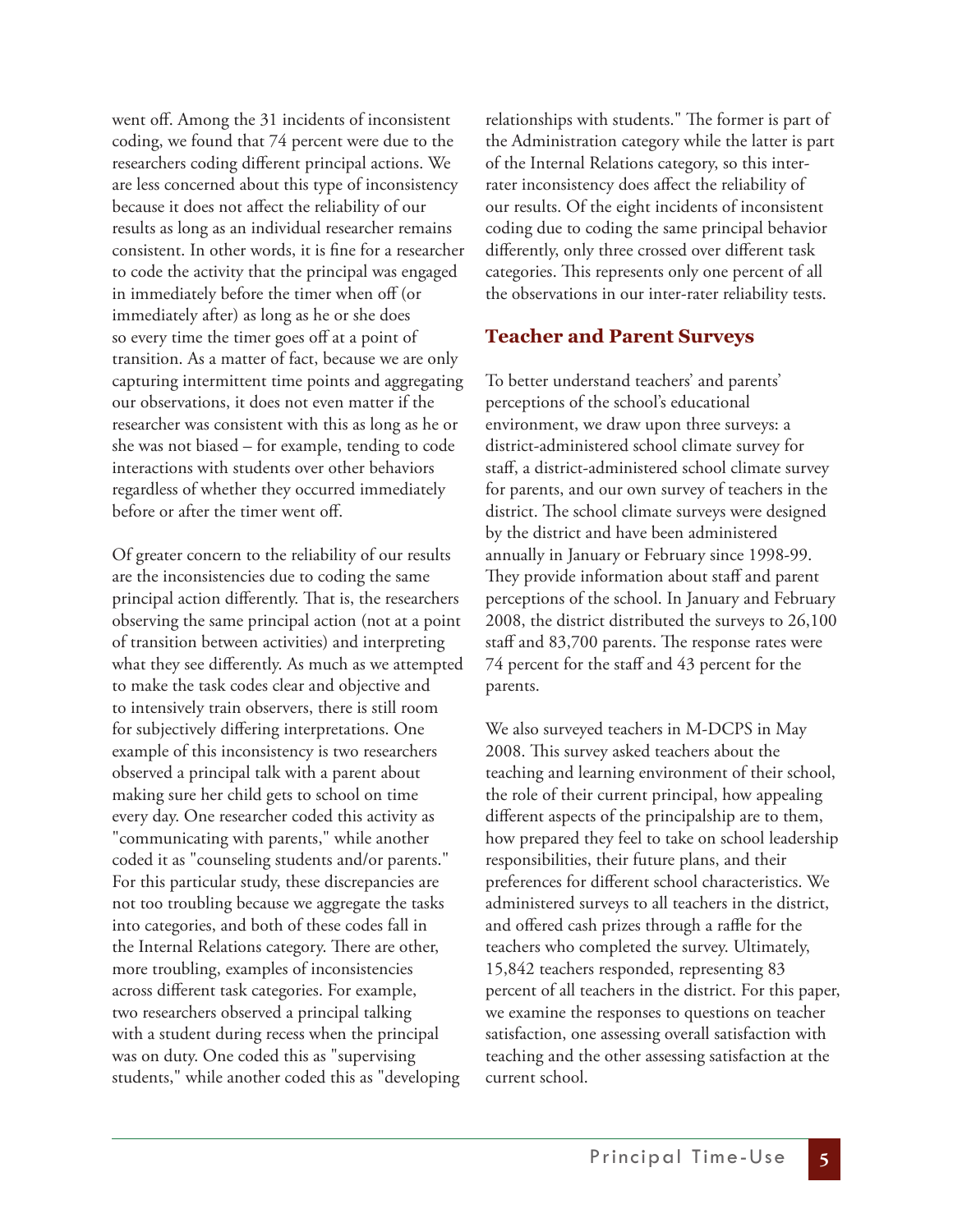#### **Administrative Data**

We merge the survey and principal observation data with administrative data provided by M-DCPS. These data include school demographic variables such as enrollment, principal tenure at a school, and school performance based on the state's accountability system. We obtain information on each school's population of minority students as well as the number of students eligible for the Free and Reduced Price Lunch program from the National Center for Education Statistics's Common Core of Data.

#### **Methods**

This paper asks four questions: *What do principals do? Where do principals spend their time? How do principals' roles vary by school characteristics? How are variations in principal actions reflected in measurable school outcomes?* The first three questions are descriptive. To answer them, we describe the average percent of time principals spent on each task as well as on the six aggregated task categories. We then describe where principals completed these tasks and compare the time-use data across principals and schools with different characteristics. For these analyses, we use percent of time spent on a task instead of the number of minutes because observations represent an instantaneous sampling of a principal's actions rather than an accounting of the actual amount of time spent on a task. However, because all principals were observed for approximately the same length of time, percent of time on task and amount of time spent on task are similar measures.

The final question - *How are variations in principal actions reflected in measurable school outcomes?*  is trickier to answer. Any observed relationship between school performance and principal actions may be causal, but the causality may work in either direction or the relationship may be a spurious one; that is, more and less effective schools might differ in other ways that mask the true relationship

between principal time-use and outcomes. For example, it may be that when principals spend less time on Administration tasks, students have higher achievement or it may be that when students are high-achieving, principals do not need to spend as much time on Administration tasks. Alternatively, it may be that lower student achievement reflects characteristics of the school context, such as the extent and type of student behavioral issues, which necessitate principals spending more time on Administration tasks (e.g., student discipline). To begin to unpack this final research question*, including taking into account potential confounding relationships,* we examine the relationships between principal time-use and school outcomes in a multivariate framework.

We run a series of regressions to investigate the relationships between principal time-use as reflected by the percent time spent on each of the six aggregated task categories and several school outcomes while controlling for other characteristics of the school and principal. All regression analyses take roughly the same form with school performance as a function of time-use and other controls. Because the proportion of time-use across the categories sums to 100 percent, we omit Administration tasks as the reference category. We use four types of school-level outcome measures: student achievement, teacher assessments of the school, teacher satisfaction, and parent assessments of the school.

We run approximately the same five specifications for each outcome variable. The first specification contains only the percent of time principals spend on each of the task categories. The second specification adds school-level controls including school size, percent minority enrollment, percent of students qualifying for the Free and Reduced Price Lunch program, and whether the school falls within the district's "school improvement zone" as these schools had special resources directed towards them. The third specification adds a variable for the principal's experience (in months) at their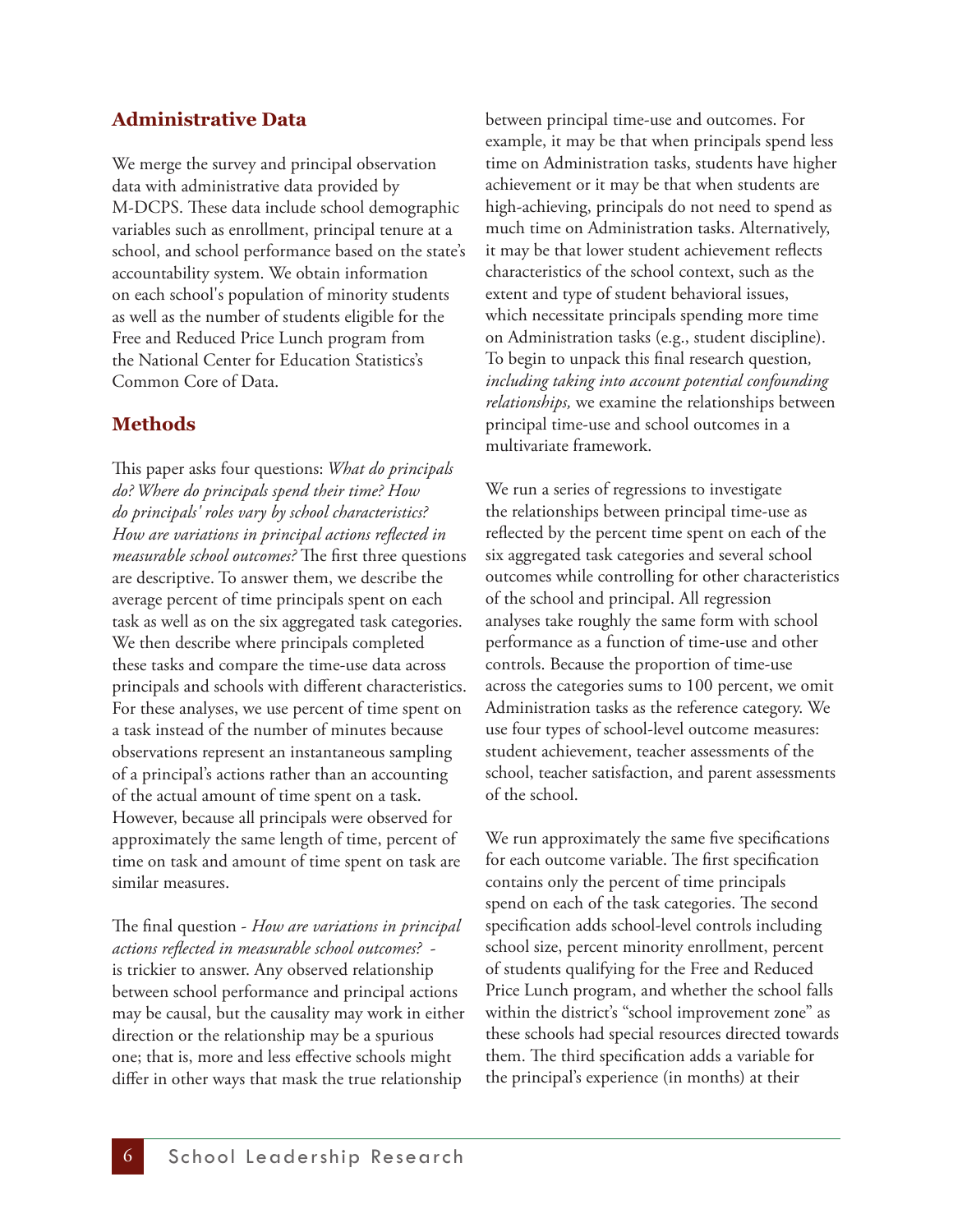current school. The fourth specification accounts for change in the outcome variable by adding a control for the level of the outcome variable in a prior school year. We use a three year lag in order to capture change over more than one year. When data for prior years are not available, we use the school accountability grade as a control instead. Finally, because we are wary of stressing a model that uses so many predictor variables relative to the effective size of our sample, after noting that most of our control variables are statistically insignificant, we run a "concise" specification for each dependent variable with only percent of time spent on task category and controls for past school outcomes. In general, these reduced models confirm the trends seen in the fully specified models.

**Student Achievement:** We model student achievement based on Florida's accountability system.4 Our first set of models looks at principals' time-use in relation to the school's 2007-08 accountability grade on an academic A-F scale. We use ordered probit regressions for these models because school grades create an ordinal variable in which the distance between each level is not necessarily the same – for example, it might be more difficult for a school to move from an F to a D than from a B to an A. The last two model specifications (a full model and a concise one), include controls for the school grade three years prior.

As an alternative to a school's accountability grade, we use the 2007-08 raw score of the school's accountability points earned – i.e., the sum of the component scores that comprise the school grade. These data have the benefit of providing a continuous outcome variable on which we are able to run ordinary least squares (OLS) regression models that are easier to interpret than ordered probit models. We similarly model school-level student performance *gains* by adding a control for performance three years prior on this same measure.

**Teacher Assessments of the School:** In addition to affecting student performance, a principal's actions may affect school performance in ways better measured by teachers' assessments of the school than by accountability grades. To estimate the relationship between principal time-use and the school educational environment, we link the principal observation data to teachers' responses on the district school climate survey.

The district climate survey asks teachers the extent to which they agree with the following three statements: *At my school I feel safe and secure*; *I believe children at my school are receiving a good education*; and, *the overall climate or atmosphere at my school is positive and helps students learn.* We run OLS regressions on the percent of teachers in a school who agree or strongly agree with each of these statements about the school's educational environment. We run these outcome variables against the usual sequence of controls: the first specification includes only the percentage of time principals spent on the task categories with no controls, the second includes school control variables, the third adds principal experience, and the fourth includes a control for the percent of staff who agreed with the same statement three years prior. The final specification represents a concise model with only task category time-use and the percentage of staff who previously agreed with the statement.

**Teacher Satisfaction:** Another indicator of a positive educational environment is teacher satisfaction. We run logistic regressions modeling whether a teacher is satisfied with teaching in general and with teaching at their current school. Because this data is at the teacher level, we cluster the standard errors at the school level to account for the hierarchical nature of the data. We run five models similar to those described above. However, since we do not have prior survey data for our teacher survey, we control for school accountability grade instead of prior survey responses in order to distinguish the relationship between principal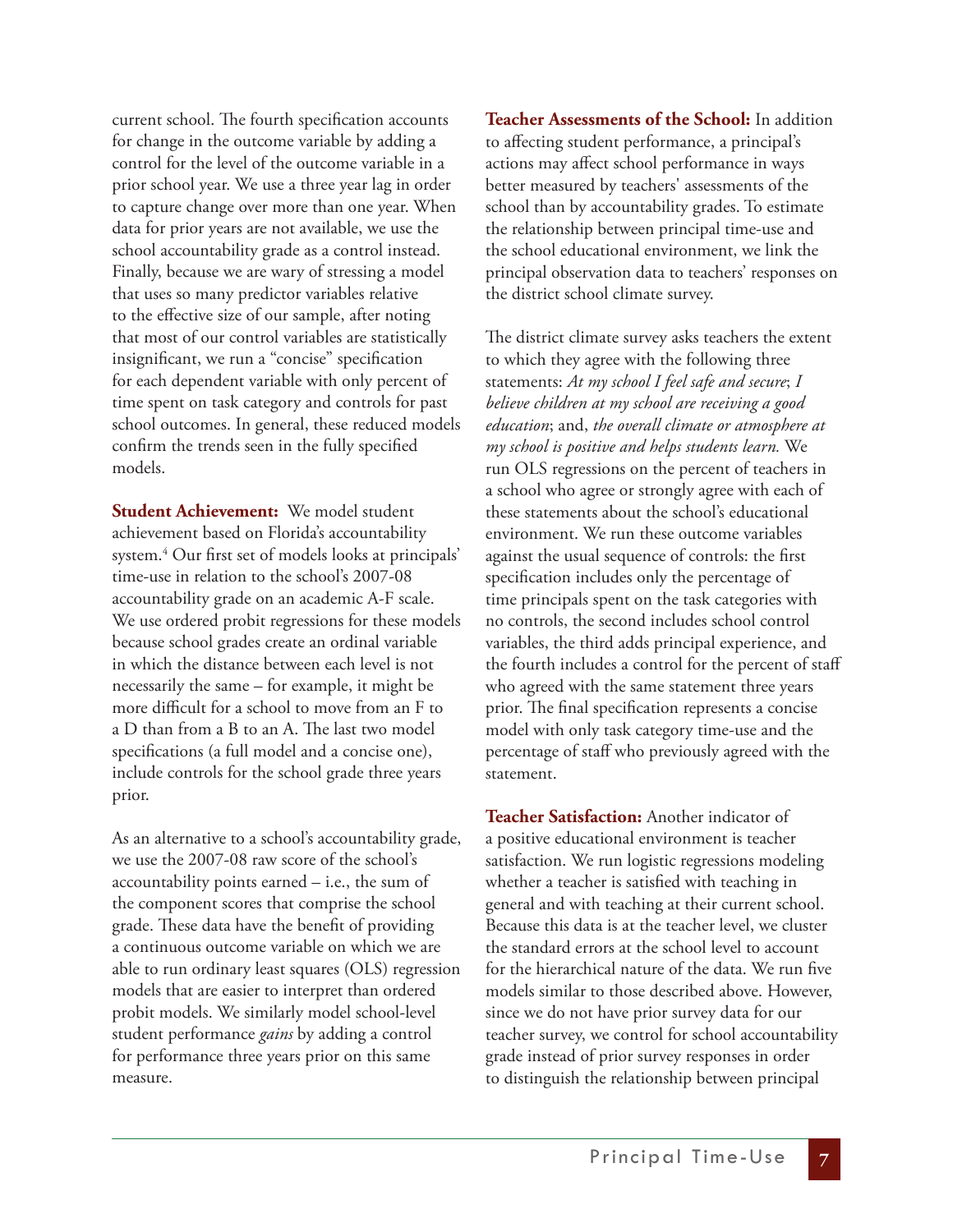time-use and teachers' satisfaction from the relationship between principal time-use and school grade. For brevity, we only present and discuss the results of the last two specifications – the full and concise models – in this paper.

**Parent Assessments of the School:** Principal effectiveness may also be reflected in parents' assessments of the school. We link our time-use data to district surveys of school climate that asked parents the extent to which they agree with the following three statements: *my child's school is safe and secure*; *my child is getting a good education at this school*; and, *the overall climate or atmosphere at my child's school is positive and* 

*helps my child learn.* Our outcome represents the percent of parents that agreed or strongly agreed with this statement for the 2007-08 school year. We run these parent assessment variables against the usual sequence of controls: the first specification includes only the percentage of time principals spent on given task categories with no controls, the second includes school control variables, the third adds principal experience, and the fourth adds controls for the same measure three years prior. Finally, we run a concise model with only task category time-use and parents' prior assessment of the school. Again, for brevity we present and discuss only the last two specifications in this paper.



Figure 2: Principal Time-Use by Task Category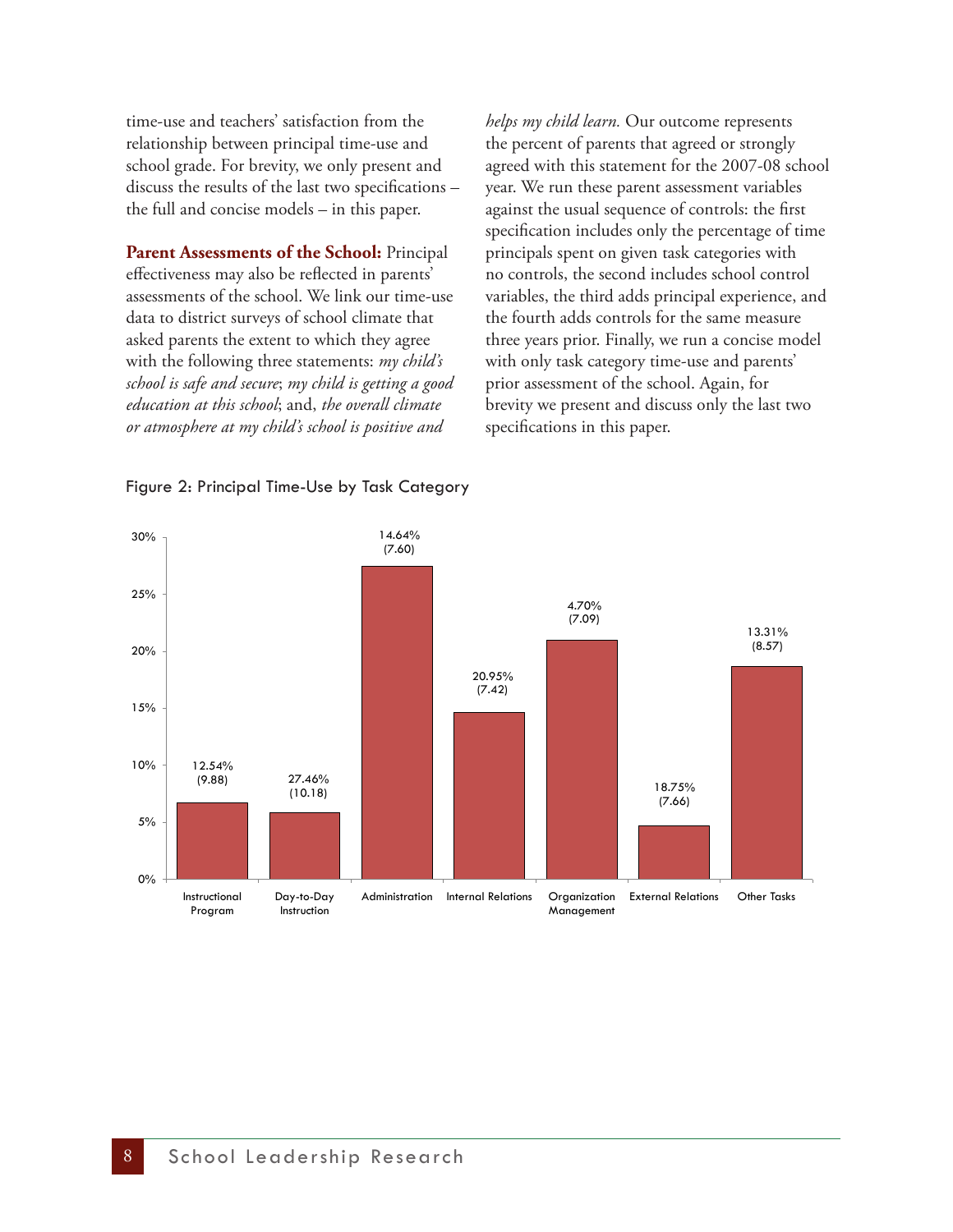### **Results**

#### **What Principals Do**

Our analyses begin with a description of how principals spend their time during the school day. Figure 2 describes the distribution of principals' time across the six task categories, as the average percent of the school day principals devoted to the given category. On average, principals spent the most time on Administration activities to keep the school running smoothly, such as managing student discipline and fulfilling compliance requirements, accounting for about thirty percent of the school day. They spent just over a fifth of the day on Organization Management tasks, such as managing budgets and staff and hiring personnel. On average, they spent 15 percent of their time on the Internal Relations tasks, such as developing relationships with students and interacting socially with staff; and five percent on the External Relations tasks, such as fundraising. Principals appear to devote the least total amount of time to instruction-related activities including Day-to-Day Instruction tasks (six percent) and more general Instructional Program responsibilities (seven percent). Day-to-Day Instruction includes activities such as conducting classroom visits and informally coaching teachers; while Instructional Program includes activities such as evaluating the curriculum and planning professional development. Close to a fifth of all observations did not fit well into any of these six broad task categories. These observations included the principal taking "personal time" (e.g., eating lunch, using the restroom), interacting with the researcher, or in transition between activities.

Appendix 1 gives the breakdown of principal time-use by individual task within each of these aggregated task categories. Within the Administration category, principals spent the most time managing student services (e.g., making announcements or organizing bus transportation for field trips). Within the Organization Management category, principals on average spent the most time managing budgets and resources. The vast majority of Day-to-Day Instruction time was spent preparing for or conducting classroom observations. Within the Instructional Program category, the principals' top three activities were attending school meetings, planning supplementary education programs (e.g., after-school and summer school), and planning or facilitating teacher professional development. In the category of Internal Relations, principals on average spent the most time interacting with staff about school-related and non-school related topics. Finally, working with local community members, businesses, and organizations occupied the vast majority of principal time spent on External Relations.5

#### **Where Principals Spend Their Time**

While principals spent approximately 20 percent of their time in transition between the tasks defined in Figure 1, this does not necessarily imply that they are always on the go. As seen in Table 1, principals spent most of their time in the school office – 54 percent of the day in their own offices and another nine percent elsewhere in the main school office. About 40 percent of principals' time was spent away from the school office in locations around campus including hallways, playgrounds, and classrooms. On average, the principals spent only about eight percent of the school day in classrooms. They spent even less time, approximately four percent, off campus entirely.

Principals perform different tasks in different places. Table 1 shows that the majority of Administration, Organization Management, Instructional Program, and Other tasks occurred in the principal's office. Not surprisingly, principals performed Day-to-Day Instruction tasks largely in classrooms, while they split Internal Relations tasks largely between their office and the more general school grounds. External Relations tasks tended to occur in the principal's office or off campus.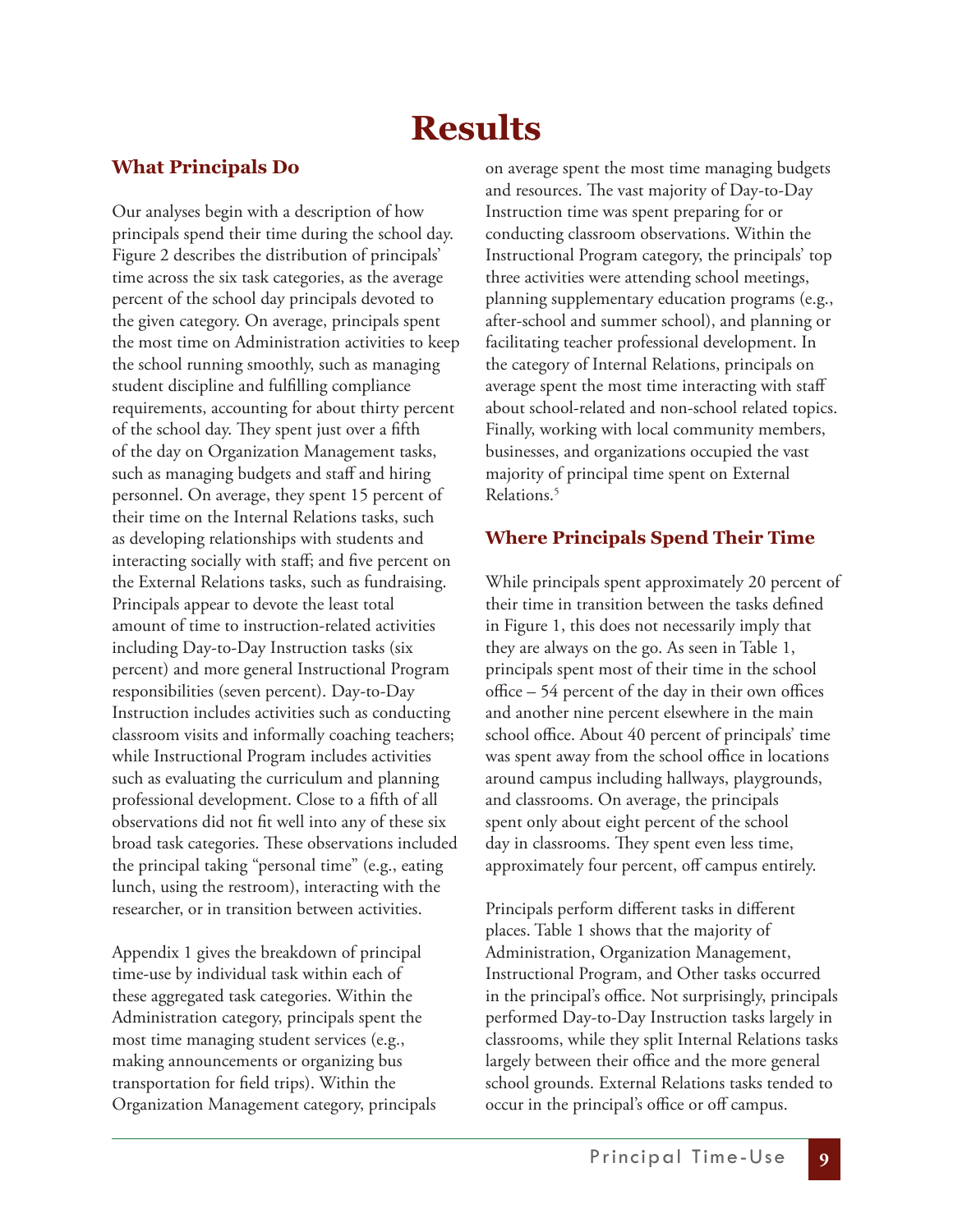We can also use Table 1 to describe what principals tend to do when they are at various locations. As might be expected, the predominant tasks that occurred within the school office involved Administration and Organization Management tasks. Surprisingly, only about half the time that principals were in classrooms was dedicated to Day-to-Day Instruction tasks, such as observing or coaching teachers. The other half was divided roughly evenly among Administration, Organization Management, Instructional Program, and Internal Relations tasks. No other location demonstrates such diversity of tasks, suggesting that principals are most likely to multi-task while visiting classrooms. During the quarter of their day when principals were not in the school office or classrooms, they tended to engage in Administration tasks – such as dealing with student discipline issues – and Internal Relations tasks, primarily building relationships with students. In

the rare cases (on average, four percent of the time) that principals left campus, their time was most frequently spent on External Relations tasks – such as, working with community members and the school district to obtain resources for the school – and attending off-campus meetings.<sup>6</sup>

#### **Differences in Principal Time-Use Across Schools and Principals**

Principals may behave differently in different school contexts. Moreover, schools with certain characteristics may be able to attract principals who engage in certain activities more than others, particularly if those activities are related to how effective the principal is perceived to be. Consequently, we may see systematic differences in principal actions between schools. Similarly, principals may change their profile of actions as they gain more experience or their choice

| <b>Row Percent</b>             | Principal's | Main   | Classroom | School  | Off    | Total |
|--------------------------------|-------------|--------|-----------|---------|--------|-------|
| <b>Column Percent</b>          | Office      | Office |           | Grounds | Campus |       |
| Administration                 | 53.5        | 11.8   | 2.8       | 30.7    | 1.3    | 100.0 |
|                                | 28.7        | 36.2   | 10.1      | 36.1    | 8.4    | 28.8  |
|                                | 65.0        | 8.1    | 3.9       | 21.7    | 1.4    | 100.0 |
| <b>Organization Management</b> | 25.7        | 18.2   | 10.5      | 18.8    | 6.5    | 21.3  |
| Day-to-Day Instruction         | 14.3        | 2.9    | 71.9      | 11.0    | 0.0    | 100.0 |
|                                | 1.6         | 1.8    | 54.5      | 2.7     | 0.0    | 6.0   |
|                                | 74.5        | 6.5    | 12.2      | 6.9     | 0.0    | 100.0 |
| <b>Instructional Program</b>   | 9.8         | 4.9    | 10.8      | 2.0     | 0.0    | 7.1   |
|                                | 43.0        | 12.3   | 6.0       | 34.9    | 3.8    | 100.0 |
| <b>Internal Relations</b>      | 12.2        | 19.8   | 11.6      | 21.6    | 12.9   | 15.2  |
| <b>External Relations</b>      | 53.2        | 5.8    | 0.0       | 6.9     | 34.1   | 100.0 |
|                                | 4.9         | 3.0    | 0.0       | 1.4     | 38.1   | 5.0   |
|                                | 55.0        | 9.1    | 1.2       | 25.7    | 9.1    | 100.0 |
| Other                          | 17.1        | 16.1   | 2.5       | 17.5    | 34.2   | 16.7  |
|                                | 53.7        | 9.4    | 7.9       | 24.5    | 4.4    | 100.0 |
| Total                          | 100.0       | 100.0  | 100.0     | 100.0   | 100.0  | 100.0 |

Table 1: Principal Time-Use by Location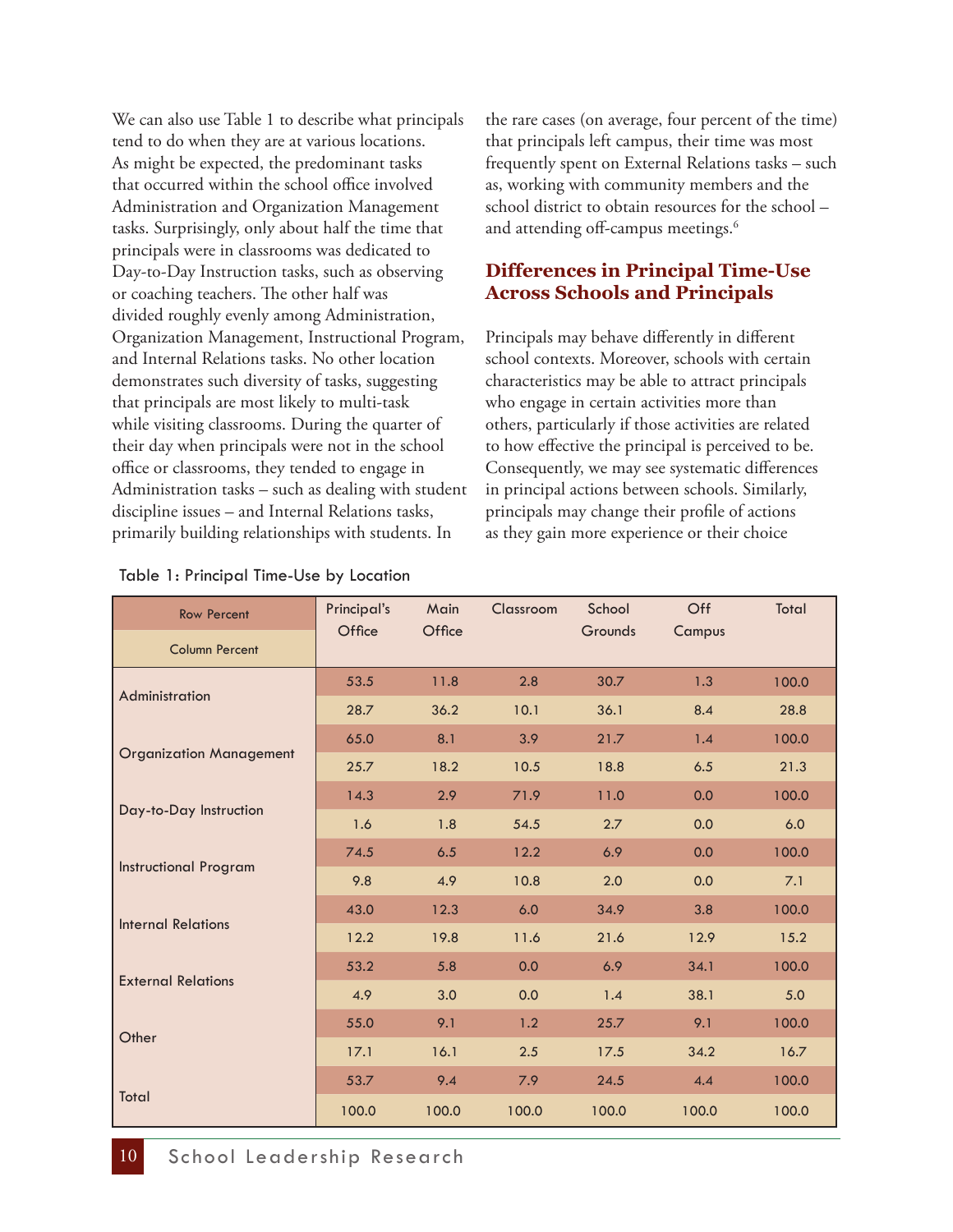of actions may differ based on their personal background characteristics. For this analysis, we compare schools by school level (i.e., elementary, middle, or high school), proportion of students eligible for the Free and Reduced Price Lunch program, and proportion of students who are black. We also compare principals by gender and experience.

Table 2 demonstrates that, on average, principals of elementary, middle, and high schools spent their days similarly distributed between the six aggregate task categories. Few of the differences across the school levels are statistically significant, though our sample size is quite small for detecting significant effects. Table 2 also describes differences in principal actions by school poverty level and the proportion of minority students. We use Free and Reduced Price Lunch program eligibility as a proxy for student poverty and categorize schools by quartile, comparing the 25 percent of high schools with the highest concentration of students in poverty with the 25 percent of high schools with the lowest concentration in the district. We similarly compare schools in the top and bottom quartile of all high schools in the district by percent black students. Generally, the activities of principals appear similar across these groups and

|                 |                         | Admin.   | Organ. | Day-to-Day  | Instructional | Internal         | External         |
|-----------------|-------------------------|----------|--------|-------------|---------------|------------------|------------------|
|                 |                         |          | Mgmt.  | Instruction | Program       | <b>Relations</b> | <b>Relations</b> |
|                 | Elementary              | 25.31    | 20.86  | 9.26        | 6.97          | 17.23            | 4.61             |
|                 |                         | (3.50)   | (3.76) | (2.83)      | (2.40)        | (3.39)           | (1.87)           |
| School          | Middle                  | 22.48    | 23.76  | 8.38        | 8.63          | $11.01**$        | 4.39             |
| Typle           |                         | (3.68)   | (3.73) | (2.42)      | (2.92)        | (1.63)           | (1.79)           |
|                 | High                    | 27.43    | 20.95  | 5.88        | 6.73          | 14.64            | 7.70             |
|                 |                         | (1.63)   | (1.19) | (1.33)      | (1.22)        | (1.22)           | (1.13)           |
|                 | <b>Lowest Quartile</b>  | 22.54*   | 23.24  | 4.39        | 5.84          | 15.21            | 3.99             |
| % Black         |                         | (3.73)   | (2.62) | (1.99)      | (1.74)        | (1.66)           | (2.16)           |
| <b>Students</b> | <b>Highest Quartile</b> | 34.53    | 21.52  | 3.65        | 4.81          | 14.49            | 2.83             |
|                 |                         | (3.60)   | (2.79) | (1.43)      | (2.08)        | (2.92)           | (1.11)           |
|                 | <b>Lowest Quartile</b>  | 24.89*   | 21.37  | 6.32        | 7.00          | 14.32            | 5.41             |
| School          |                         | (1.52)   | (1.60) | (1.42)      | (1.46)        | (1.78)           | (1.67)           |
| Poverty         | <b>Highest Quartile</b> | 30.60    | 20.44  | 5.34        | 6.41          | 15.04            | 3.82             |
|                 |                         | (2.95)   | (1.77) | (2.38)      | (2.03)        | (2.29)           | (1.46)           |
|                 | Female                  | 26.03    | 22.58  | 5.99        | 8.63          | 15.33            | 5.86             |
| Principal       |                         | (2.32)   | (1.84) | (2.66)      | (2.50)        | (1.94)           | (2.31)           |
| Gender          | Male                    | 27.79    | 20.68  | 5.82        | 5.10          | 14.95            | 4.59             |
|                 |                         | (1.99)   | (1.68) | (1.40)      | (1.07)        | (1.78)           | (1.24)           |
|                 | $4+$ years              | 21.91*** | 19.99  | 6.15        | 6.16          | 17.51            | 5.99             |
|                 |                         | (4.32)   | (3.16) | (2.43)      | (3.16)        | (1.69)           | (3.28)           |
| Principal       | 2-3 years               | 27.67    | 20.58  | 7.10        | 7.49          | 12.92            | 4.66             |
| Experience      |                         | (4.08)   | (3.02) | (3.09)      | (3.53)        | (2.48)           | (1.72)           |
|                 | 0-1 years               | 33.76    | 22.80  | 3.36        | 6.05          | 14.30            | 3.20             |
|                 |                         | (3.52)   | (2.40) | (1.76)      | (1.76)        | (1.69)           | (1.09)           |

Parentheses indicate robust standard errors. Asterisks indicate significant differences from last category within groupings.  $*$  p<0.10,  $*$  p < 0.05,  $**$  p < 0.01.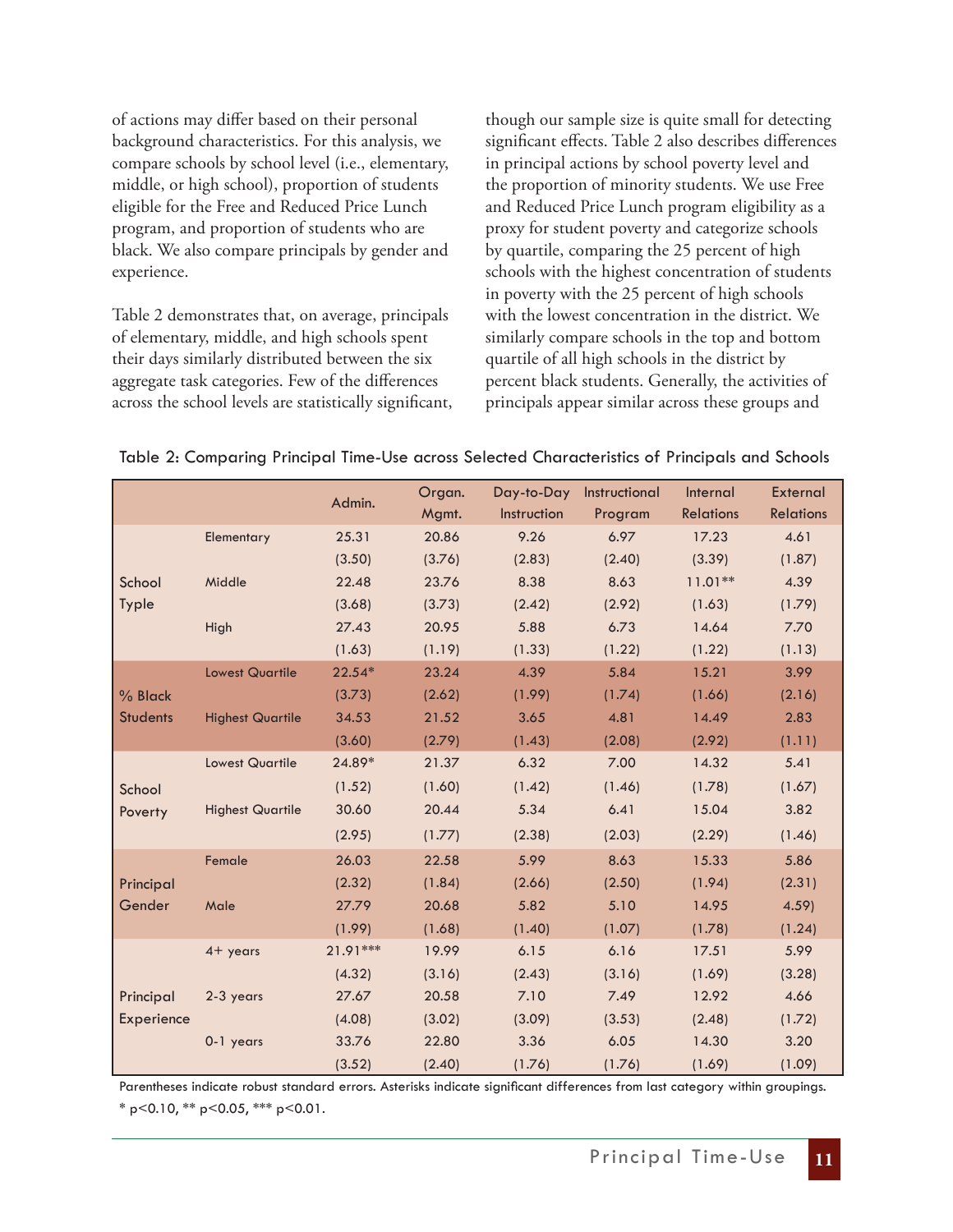the differences are not significant at the five or ten percent levels. The one exception is that principals in schools with a high percentage of black students and principals in high poverty schools spent marginally significantly more of their day on Administration tasks than their counterparts in low minority and low poverty schools. These differences might reflect differences in school needs as the Administration category captures many of the student discipline-related tasks that a principal performs.

Finally, Table 2 shows time-use by principal gender and experience. Of the high school principals that we observed, roughly 45 percent were female. We see no notable differences in actions performed based on principal gender. Differences based on the number of years a principal had worked at their current school are small as well. The one notable exception to this is that the amount of



time that principals spent on Administration tasks is substantially lower among principals with at least two years of experience at their current school. New principals spent about 34 percent of their time on Administration tasks. However, principals who had been leading their schools for at least four years spent only 22 percent of their day on these tasks. No other task category shows significant changes with principal experience at their current school. Overall, we find relatively little systematic variation in principal time-use by measured characteristics of schools or principals.

#### **Principal Time-Use and Measures of School Effectiveness**

Ultimately, we would like to know how principal time-use affects school outcomes – i.e., what makes some principals more effective than others. A single measure of school success is likely to be

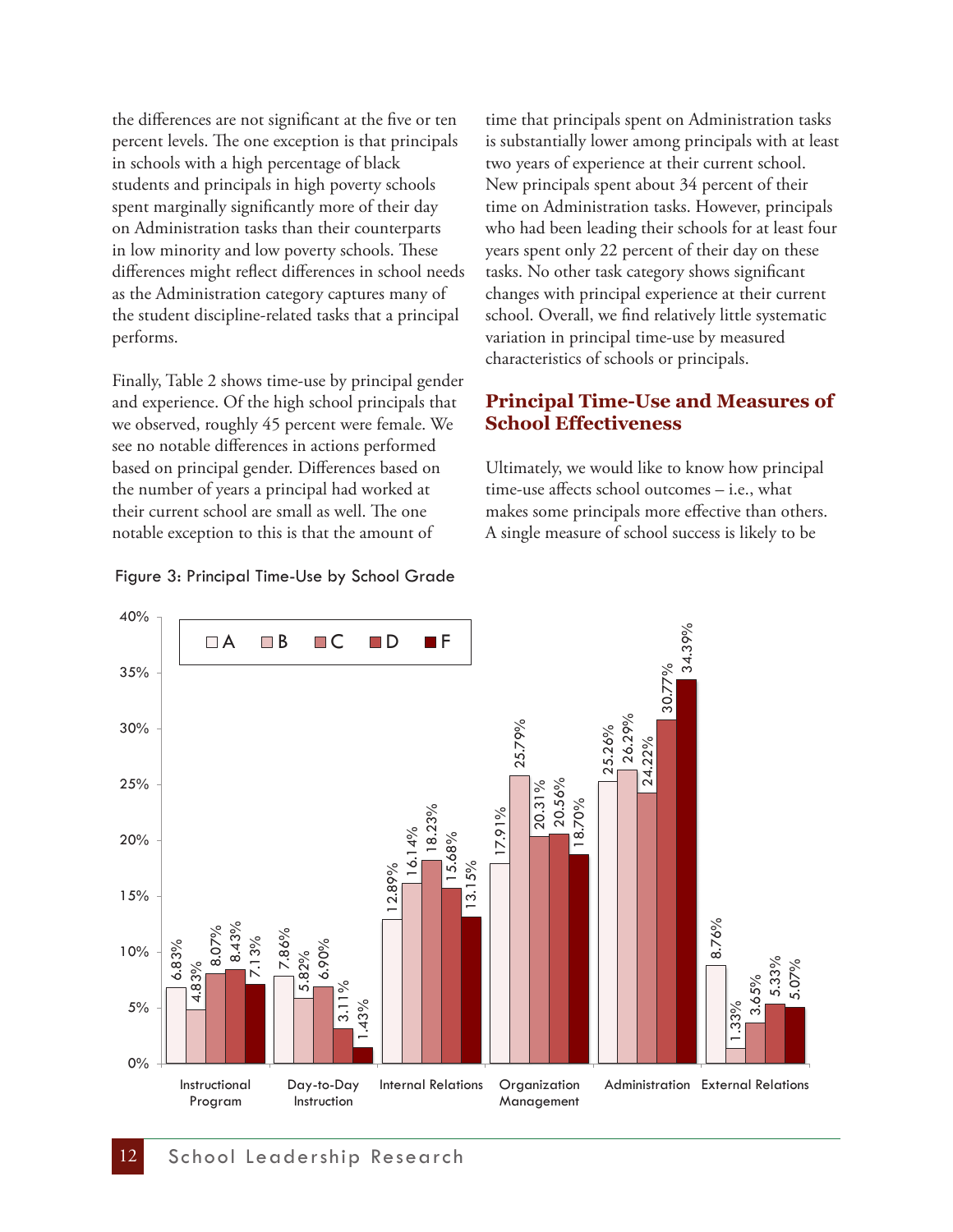limited. For example, gains in student test scores may reflect the actions of the school leadership, but these changes may take time to manifest and also may be difficult to measure if, for example, student mobility is high. As a result, it is worth comparing principal actions to a range of school outcomes while controlling for other school characteristics. In our analysis, we use four types of school effectiveness measures: student achievement on state standardized tests, teachers' assessments of the school, teacher satisfaction, and parents' assessments of the school.

#### *Principal Time-Use and Student Performance*

We use two measures of student performance: school-level accountability grades and school-level raw scores of accountability points earned. Both these measures are based on student performance on state standardized tests. Figure 3 provides a descriptive look at the relationship between principal time-use and these outcomes. We see that the lowest-performing schools, those assigned a D or F by the state accountability system, have principals who spent more time on Administration tasks. The difference between principals' timeuse on Administration tasks at A and F schools is significant at the one percent level. We see the opposite trend with respect to time spent on Dayto-Day Instruction tasks. That is, principals in schools with higher accountability grades spent more time on Day-to-Day Instruction tasks than those in schools with lower grades. This difference is significant at the p<0.05 level. Interestingly, we do not see the same trend in time spent on broader Instructional Program tasks—the frequency with which principals engage in these tasks remains fairly consistent across schools by accountability grade. Principals in A and F schools look similar in terms of their time spent on Internal Relations, though both types of schools engage in these activities less than schools that had received a grade of C. We also find that External Relations activities occur almost entirely at A schools.

Table 3 presents the regression analyses using our two measures of school effectiveness based on student achievement. The first set of columns present the results of the five specifications of the order probit regressions with school grade in 2007- 08 as the outcome. The second set of columns present the results of the five specifications of the OLS regressions with total accountability points earned in 2007-08 as the outcome. In both sets of analyses, student performance *gains* are modeled by including a control for prior student achievement in the fourth and fifth specifications.

The results of the ordered probit and OLS regressions are very similar. In the simple models only considering principal time-use (Specification 1), time spent on Organization Management, Day-to-Day Instruction, External Relations, and Other tasks (relative to the omitted time spent on Administration tasks) are significantly related to student performance in the same school year. That is, principals at higher performing schools spent more time on Organization Management, Dayto-Day Instruction, External Relations, and Other tasks. As previously discussed, this relationship may be a spurious one – for example, principals at higher performing schools may have more time to spend on these tasks relative to Administration tasks because they have less student behavior issues or because they are more efficient at completing Administration tasks due to greater leadership experience. To detect such spurious relationships we include multiple controls in the models. When controls for school characteristics and principal experience are added (Specifications 2 and 3), time spent on External Relations and Other tasks remain significant in the OLS regression models but not the ordered probit models. Only time spent on Organization Management and Dayto-Day Instruction tasks consistently remain significant. However, the causal direction between principal time-use and student performance is still not clear – students could have higher achievement when their principals spend more time on Day-to-Day Instruction and Organization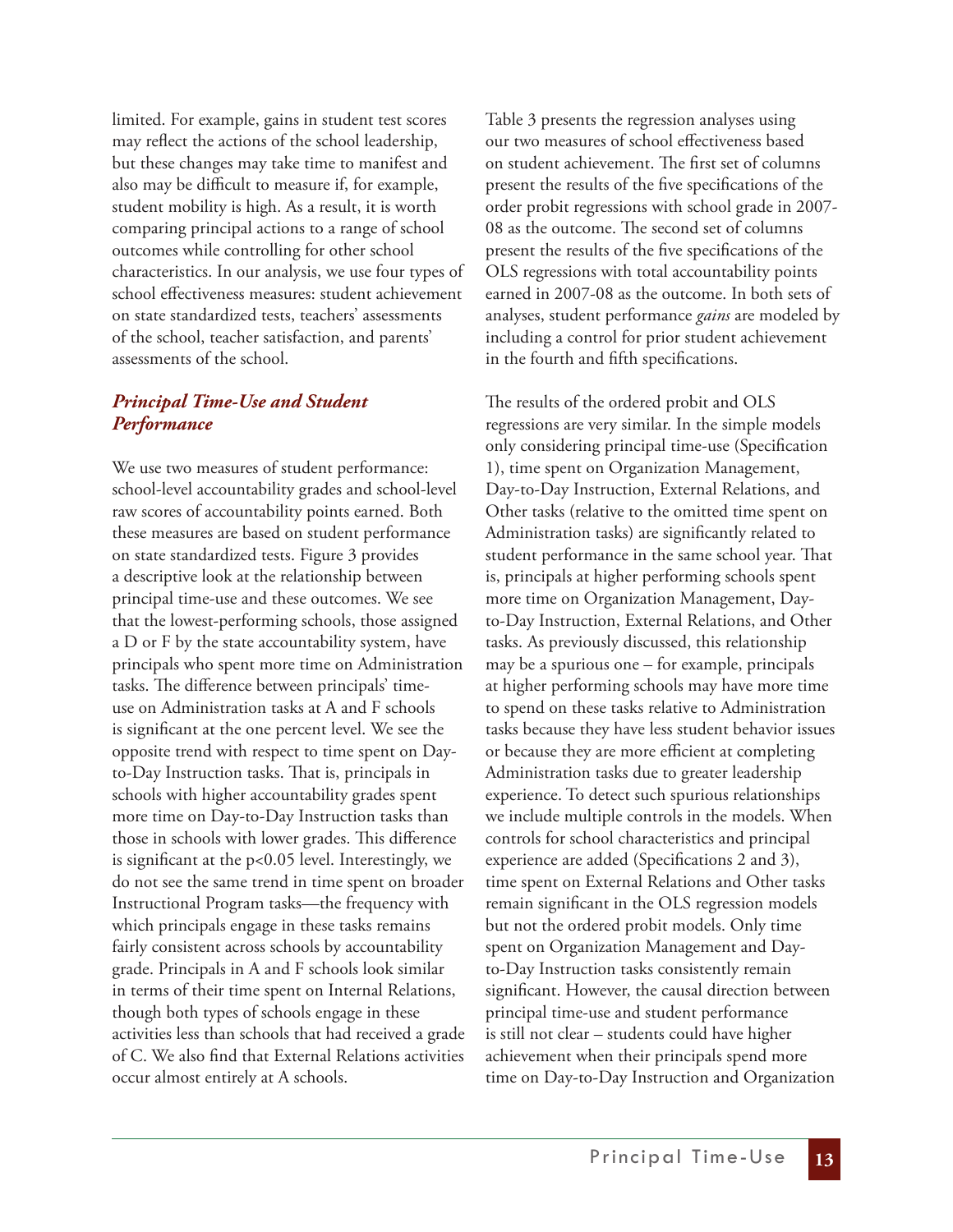|                                |            |            | <b>School Accountability Grade (Ordered Probit)</b> |             |            | <b>Total Accountability Points Earned (OLS)</b> |             |             |            |          |
|--------------------------------|------------|------------|-----------------------------------------------------|-------------|------------|-------------------------------------------------|-------------|-------------|------------|----------|
|                                | (1)        | (2)        | (3)                                                 | $(4)^\circ$ | (5)        | (1)                                             | (2)         | (3)         | (4)        | (5)      |
| Org.                           | $1.069**$  | $1.129***$ | $1.125***$                                          | $1.169***$  | $1.080**$  | 4.540**                                         | $3.761***$  | $3.724***$  | $1.651**$  | 0.869    |
| Mgmt. %                        | (2.152)    | (2.874)    | (2.756)                                             | (2.865)     | (2.190)    | (1.778)                                         | (0.976)     | (1.003)     | (0.634)    | (0.773)  |
| Day-Day                        | $1.157***$ | $1.152**$  | $1.120*$                                            | 1.113       | 1.088*     | 9.747***                                        | 4.353***    | 4.158***    | 0.936      | 0.292    |
| Instruc. $%$                   | (3.640)    | (2.490)    | (1.816)                                             | (1.473)     | (1.736)    | (2.267)                                         | (1.133)     | (1.239)     | (1.019)    | (1.119)  |
| Instruc.                       | 1.030      | 1.004      | 0.998                                               | 1.041       | 1.049      | 1.430                                           | 0.796       | 0.759       | 0.313      | 0.200    |
| Prog. %                        | (1.095)    | (0.0994)   | (0.0607)                                            | (0.804)     | (1.465)    | (1.527)                                         | (0.871)     | (0.890)     | (0.679)    | (0.652)  |
| Internal                       | 1.013      | 0.995      | 0.979                                               | 0.960       | 1.019      | 0.500                                           | $-0.0723$   | $-0.184$    | $-0.0236$  | 0.368    |
| Relations %                    | (0.498)    | (0.134)    | (0.509)                                             | $(-0.800)$  | (0.644)    | (1.619)                                         | (0.859)     | (1.021)     | (0.759)    | (0.626)  |
| External<br><b>Relations %</b> | 1.088**    | 1.023      | 0.991                                               | 1.056       | $1.072*$   | 6.787***                                        | $2.811**$   | $2.546*$    | 0.308      | 0.622    |
|                                | (2.567)    | (0.504)    | (0.163)                                             | (0.894)     | (1.899)    | (2.336)                                         | (1.263)     | (1.263)     | (0.802)    | (0.694)  |
| Other<br>Tasks %               | $1.091***$ | 1.076      | 1.058                                               | $1.114*$    | 1.065      | $6.282***$                                      | $3.143***$  | $3.005***$  | $1.230*$   | 0.931    |
|                                | (2.756)    | (1.597)    | (1.147)                                             | (1.854)     | (1.598)    | (1.578)                                         | (0.936)     | (0.935)     | (0.706)    | (0.811)  |
| Zone<br><b>School Flag</b>     |            | 2.108      | 3.031                                               | $44.51**$   |            |                                                 | 1.519       | 4.443       | 16.68      |          |
|                                |            | (0.854)    | (1.181)                                             | (2.103)     |            |                                                 | (20.60)     | (19.93)     | (19.48)    |          |
| % Black                        |            | 0.936      | $0.904*$                                            | $0.948***$  |            |                                                 | 0.553       | 0.327       | $-0.768$   |          |
|                                |            | (1.502)    | (1.840)                                             | (2.881)     |            |                                                 | (1.106)     | (1.227)     | (1.154)    |          |
| % Hispanic                     |            | 0.971      | 0.941                                               |             |            |                                                 | 1.580       | 1.380       | $-0.227$   |          |
|                                |            | (0.679)    | (1.152)                                             |             |            |                                                 | (1.127)     | (1.233)     | (1.102)    |          |
| % Asian                        |            | $2.874**$  | 2.021                                               | 6.852***    |            |                                                 | 43.42***    | 41.11***    | 10.78      |          |
|                                |            | (2.494)    | (1.327)                                             | (3.258)     |            |                                                 | (8.699)     | (9.628)     | (8.599)    |          |
| % F/R<br>Price Lunch           |            | 0.956      | 0.945                                               | 0.981       |            |                                                 | $-1.111$    | $-1.198*$   | $-0.548$   |          |
|                                |            | (1.372)    | (1.631)                                             | (0.500)     |            |                                                 | (0.691)     | (0.682)     | (0.595)    |          |
| Enrollment<br>(in 100s)        |            | 0.957      | 0.956                                               | $0.925**$   |            |                                                 | $-2.254***$ | $-2.278***$ | $-1.411*$  |          |
|                                |            | (1.560)    | (1.573)                                             | (2.019)     |            |                                                 | (0.642)     | (0.659)     | (0.692)    |          |
| Principal<br>Exp (in mo.)      |            |            | 1.016                                               | 1.007       |            |                                                 |             | 0.113       | 0.286      |          |
|                                |            |            | (1.091)                                             | (0.468)     |            |                                                 |             | (0.328)     | (0.257)    |          |
| Grade in<br>$2005 - B$         |            |            |                                                     | $21.15**$   | 0.651      |                                                 |             |             |            |          |
|                                |            |            |                                                     | (2.199)     | (0.589)    |                                                 |             |             |            |          |
| Grade in<br>$2005 - C$         |            |            |                                                     | 5.486       | $0.192***$ |                                                 |             |             |            |          |
|                                |            |            |                                                     | (1.346)     | (2.621)    |                                                 |             |             |            |          |
| Grade in<br>$2005 - D$         |            |            |                                                     | 0.194       | $0.041***$ |                                                 |             |             |            |          |
| Grade in                       |            |            |                                                     | (0.890)     | (3.987)    |                                                 |             |             |            |          |
| 2005 - F                       |            |            |                                                     | 0.000       | 0.000      |                                                 |             |             |            |          |
| 2005 Points                    |            |            |                                                     | (0.000)     | (0.000)    |                                                 |             |             |            |          |
| Earned                         |            |            |                                                     |             |            |                                                 |             |             | $0.817***$ | 1.287*** |
|                                |            |            |                                                     |             |            |                                                 |             |             | (0.218)    | (0.0861) |
| Constant                       |            |            |                                                     |             |            | 170.3**                                         | 253.0**     | 281.7**     | 196.1      | $-25.58$ |
|                                |            |            |                                                     |             |            | (72.59)                                         | (109.7)     | (124.1)     | (157.7)    | (35.80)  |
| Observ.<br>(Pseudo)            | 38         | 37         | $37\,$                                              | 37          | 38         | 38                                              | $37\,$      | 37          | 36         | 36       |
| R-squared                      | 0.132      | 0.538      | 0.548                                               | 0.667       | 0.384      | 0.398                                           | 0.914       | 0.914       | 0.957      | 0.925    |

#### Table 3: Principal Time-Use and Student Performance

Robust standard errors in parentheses for OLS regressions and z-statistics for ordered probits.  $***$  p<0.01,  $**$  p<0.05,  $*$  p<0.1 <sup>a</sup> Percent Hispanic dropped from school controls in order to achieve convergence.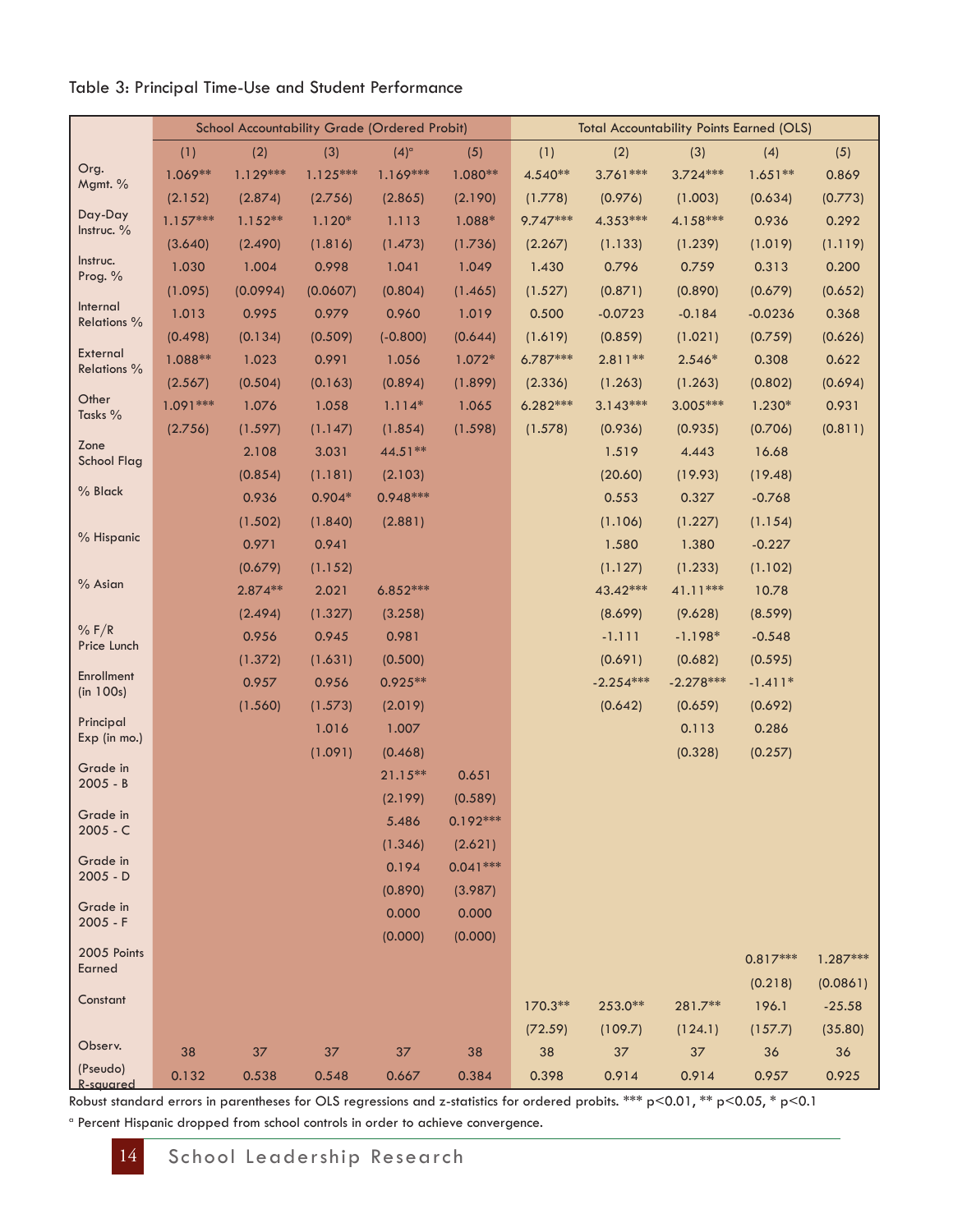Management tasks (relative to Administration tasks); or principals at high-performing schools could simply have more time to dedicate to these tasks. To investigate the possible direction of the causality, we model student performance gains instead of levels, by including controls for prior student achievement (Specification 4). While we still cannot definitively demonstrate causality, this allows us to explore whether principal time-use is associated with changes in student achievement over time. In both the ordered probit and OLS regression full-models, which include controls for prior student performance, only time spent on Organization Management tasks remains significant.

Because our sample size may not be adequate for models with so many control variables, we also run concise models (Specification 5), which include controls for prior student performance but remove controls for school characteristics and principal experience. In these concise models, time spent on Day-to-Day Instruction tasks is only marginally associated with improvement in school grades and not significantly related to changes in the total number of accountability points a school earned. In other words, principal time spent on Day-to-Day Instruction tasks is a significant and positive predictor of student performance until we control for past performance. This suggests that while time spent on Day-to-Day Instruction tasks is associated with high-performing schools, it is not necessarily associated with *improving* schools. In contrast, time spent on Organization Management activities has a significant and positive relationship with both types of student performance outcomes—school grade and total number of accountability points even when controls for prior school performance are added, suggesting that principals' time spent

on Organization Management tasks is positively associated with both student performance and *gains* in student performance.

#### *Principal Time-Use and Teacher Assessments of the School*

Principals might affect student outcomes by influencing the school teaching and learning environment. One way to measure the educational environment is through teachers' perceptions as reported on a survey. Table 4 presents the results of our OLS regression analyses of the following three items from the district school climate survey: *at my school I feel safe and secure*; *I believe children at my school are receiving a good education*; and, *the overall climate or atmosphere at my school is positive and helps students learn.* The outcome is the percent of teachers in the school who agreed with the statement. We present the results for the full and concise model specifications for each of these items.

Principal time spent on Organization Management (relative to Administration) tasks is significantly and positively associated with the teachers' assessment of the school educational environment in almost all models. To a lesser extent, the proportions of time spent on Instructional Program and Internal Relations tasks are also significantly and positively associated with teachers' agreement with the statements. In contrast, time spent on External Relations tasks demonstrate no significant relationship with teachers' assessments of the school climate. Day-to-Day Instruction tasks appear, if anything, to be negatively related to teachers' perceptions; though this negative relationship is only significant in one of the models.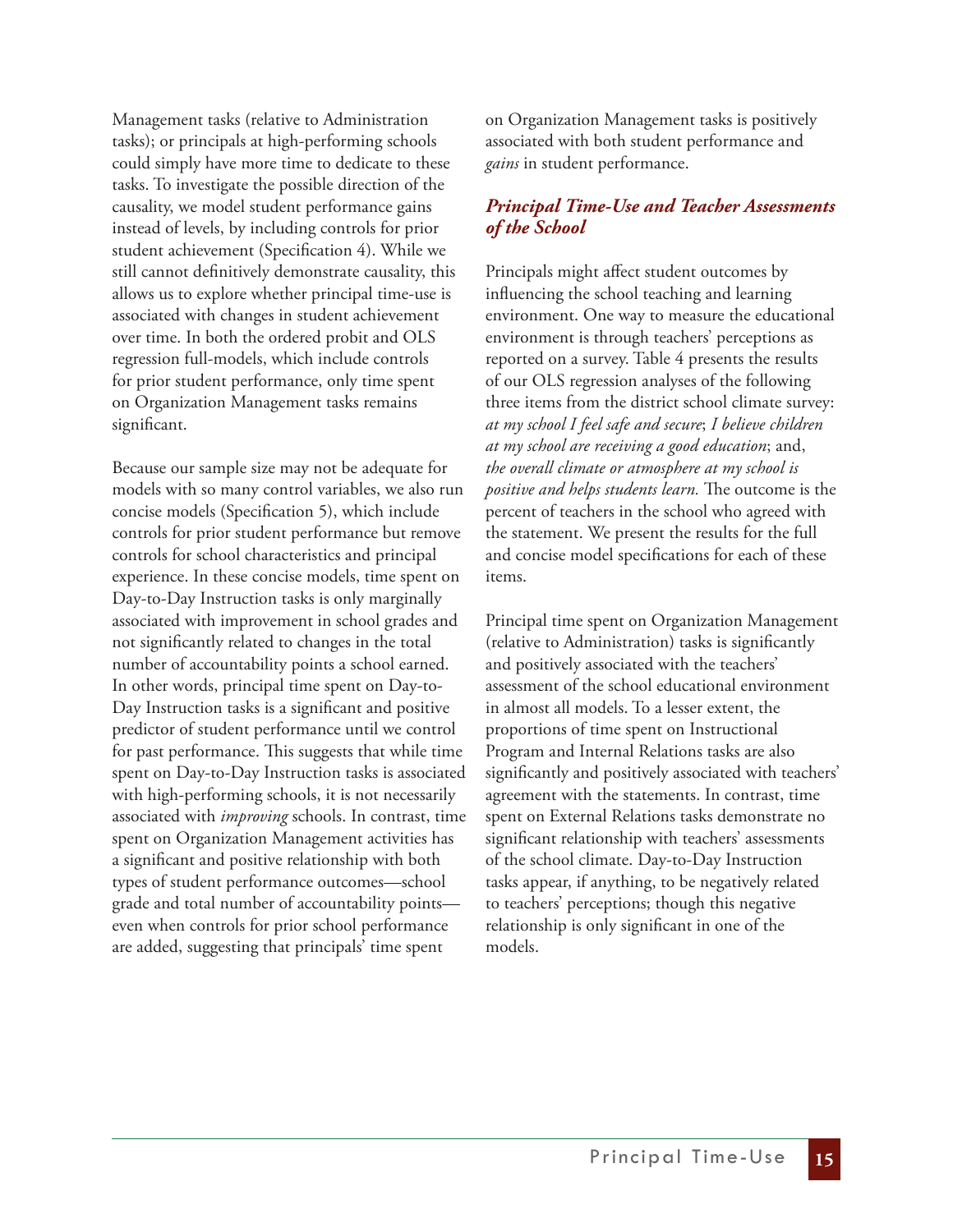|                             |                                           |            | School Climate Survey (% staff agreeing with statement)                 |            |                                                                                                 |            |  |  |  |  |
|-----------------------------|-------------------------------------------|------------|-------------------------------------------------------------------------|------------|-------------------------------------------------------------------------------------------------|------------|--|--|--|--|
|                             | "At my school I feel safe and<br>secure." |            | "I believe children at my<br>school are receiving a good<br>education." |            | "The overall climate or<br>atmosphere at my school is<br>positive and helps students<br>learn." |            |  |  |  |  |
|                             | <b>Full</b>                               | Concise    | <b>Full</b>                                                             | Concise    | <b>Full</b>                                                                                     | Concise    |  |  |  |  |
| Organization                | 0.249                                     | $0.302*$   | $0.327*$                                                                | $0.396**$  | $0.706**$                                                                                       | 0.829 ***  |  |  |  |  |
| Management %                | (0.200)                                   | (0.176)    | (0.175)                                                                 | (0.179)    | (0.302)                                                                                         | (0.259)    |  |  |  |  |
| Day-to-Day                  | $-0.228$                                  | $-0.142$   | $-0.118$                                                                | $-0.00868$ | $-0.470**$                                                                                      | $-0.321$   |  |  |  |  |
| Instruction %               | (0.169)                                   | (0.159)    | (0.150)                                                                 | (0.160)    | (0.172)                                                                                         | (0.204)    |  |  |  |  |
| Instructional               | 0.181                                     | 0.129      | $0.283*$                                                                | $0.280**$  | $0.567**$                                                                                       | $0.595***$ |  |  |  |  |
| Program %                   | (0.238)                                   | (0.186)    | (0.150)                                                                 | (0.116)    | (0.265)                                                                                         | (0.216)    |  |  |  |  |
| Internal                    | 0.0994                                    | 0.0518     | 0.225                                                                   | $0.212*$   | 0.155                                                                                           | 0.130      |  |  |  |  |
| <b>Relations %</b>          | (0.217)                                   | (0.157)    | (0.153)                                                                 | (0.121)    | (0.285)                                                                                         | (0.210)    |  |  |  |  |
| <b>External</b>             | $-0.410$                                  | $-0.233$   | $-0.131$                                                                | $-0.0375$  | $-0.596$                                                                                        | $-0.357$   |  |  |  |  |
| <b>Relations %</b>          | (0.251)                                   | (0.190)    | (0.195)                                                                 | (0.183)    | (0.357)                                                                                         | (0.323)    |  |  |  |  |
| Other %                     | $-0.120$                                  | 0.0219     | $-0.149$                                                                | 0.0163     | $-0.377$                                                                                        | $-0.118$   |  |  |  |  |
|                             | (0.214)                                   | (0.183)    | (0.160)                                                                 | (0.147)    | (0.255)                                                                                         | (0.246)    |  |  |  |  |
| <b>Zone School Flag</b>     | 0.664                                     |            | $-3.986$                                                                |            | $-4.426$                                                                                        |            |  |  |  |  |
|                             | (5.395)                                   |            | (3.607)                                                                 |            | (6.613)                                                                                         |            |  |  |  |  |
| % Black                     | $-0.0920$                                 |            | $-0.101$                                                                |            | $-0.155$                                                                                        |            |  |  |  |  |
|                             | (0.269)                                   |            | (0.218)                                                                 |            | (0.460)                                                                                         |            |  |  |  |  |
| % Hispanic                  | $-0.0211$                                 |            | $-0.0455$                                                               |            | $-0.0878$                                                                                       |            |  |  |  |  |
|                             | (0.262)                                   |            | (0.208)                                                                 |            | (0.459)                                                                                         |            |  |  |  |  |
| $%$ Asian                   | $-2.649$                                  |            | $-1.198$                                                                |            | $-1.898$                                                                                        |            |  |  |  |  |
|                             | (2.244)                                   |            | (1.669)                                                                 |            | (3.130)                                                                                         |            |  |  |  |  |
| % Free or Reduced           | $-0.302$                                  |            | $-0.180$                                                                |            | $-0.345$                                                                                        |            |  |  |  |  |
| Price Lunch                 | (0.197)                                   |            | (0.112)                                                                 |            | (0.209)                                                                                         |            |  |  |  |  |
| Enrollment (in 100s)        | $-0.231$                                  |            | $-0.237**$                                                              |            | $-0.329*$                                                                                       |            |  |  |  |  |
|                             | (0.135)                                   |            | (0.103)                                                                 |            | (0.171)                                                                                         |            |  |  |  |  |
| <b>Principal Experience</b> | 0.0476                                    |            | 0.0395                                                                  |            | 0.0817                                                                                          |            |  |  |  |  |
| (in months)                 | (0.067)                                   |            | (0.061)                                                                 |            | (0.116)                                                                                         |            |  |  |  |  |
| % Agreed in 2005            | $0.478***$                                | $0.621***$ | $0.526***$                                                              | $0.734***$ | $0.562**$                                                                                       | $0.816***$ |  |  |  |  |
|                             | (0.161)                                   | (0.109)    | (0.106)                                                                 | (0.0664)   | (0.206)                                                                                         | (0.114)    |  |  |  |  |
| Constant                    | $67.24**$                                 | 24.70*     | 52.84**                                                                 | 9.005      | 59.55*                                                                                          | $-4.667$   |  |  |  |  |
|                             | (24.35)                                   | (12.20)    | (21.29)                                                                 | (7.082)    | (31.62)                                                                                         | (13.36)    |  |  |  |  |
| <b>Observations</b>         | 39                                        | 39         | 39                                                                      | 39         | 39                                                                                              | 39         |  |  |  |  |
| Pseudo R-squared            | 0.715                                     | 0.657      | 0.853                                                                   | 0.797      | 0.786                                                                                           | 0.710      |  |  |  |  |

#### Table 4: Principal Time-Use and Staff Assessments

Robust standard errors in parentheses. \*\*\*  $p$  < 0.01, \*\*  $p$  < 0.05, \*  $p$  < 0.1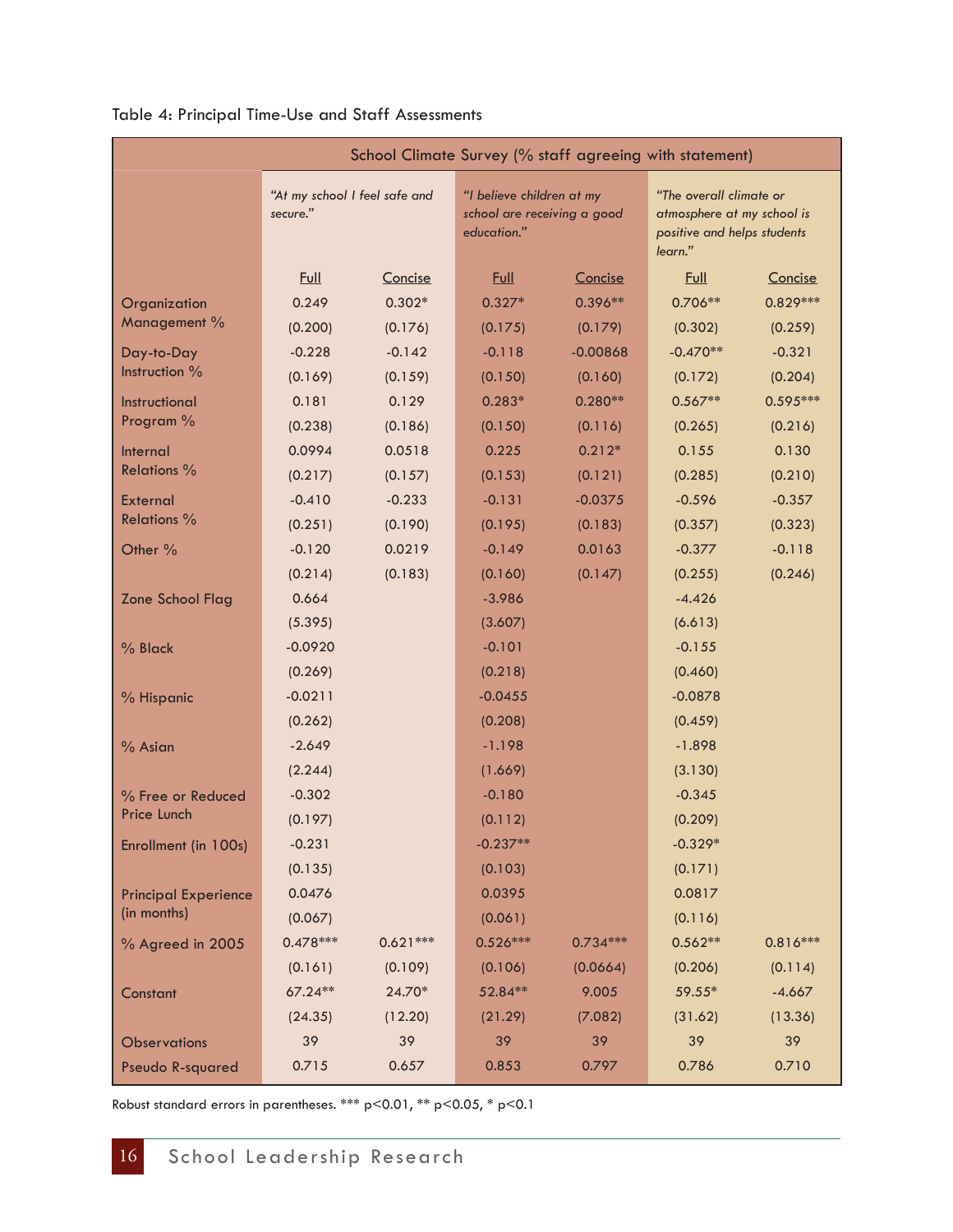|                                  | <b>Teacher Satisfaction</b> |            |                   |            |  |  |  |  |
|----------------------------------|-----------------------------|------------|-------------------|------------|--|--|--|--|
|                                  |                             | In General | At Current School |            |  |  |  |  |
|                                  | <b>Full</b>                 | Concise    | <b>Full</b>       | Concise    |  |  |  |  |
| Organization Management %        | 1.006                       | 1.008      | 0.999             | 1.005      |  |  |  |  |
|                                  | (0.916)                     | (0.941)    | (0.161)           | (0.617)    |  |  |  |  |
| Day-to-Day Instruction %         | $1.024*$                    | 1.015      | 0.983             | 0.988      |  |  |  |  |
|                                  | (1.826)                     | (1.160)    | (0.810)           | (0.678)    |  |  |  |  |
| Instructional Program %          | $1.014*$                    | 1.007      | 1.008             | 1.012      |  |  |  |  |
|                                  | (1.791)                     | (0.893)    | (0.809)           | (1.254)    |  |  |  |  |
| Internal Relations %             | 1.005                       | 1.002      | $1.025*$          | $1.027*$   |  |  |  |  |
|                                  | (0.538)                     | (0.239)    | (1.819)           | (1.781)    |  |  |  |  |
| <b>External Relations %</b>      | $1.018*$                    | 1.018      | $0.967**$         | $0.978*$   |  |  |  |  |
|                                  | (1.649)                     | (1.554)    | (2.389)           | (1.724)    |  |  |  |  |
| Other Tasks %                    | 1.013                       | 1.013      | 0.982             | 0.988      |  |  |  |  |
|                                  | (1.513)                     | (1.374)    | (1.473)           | (1.027)    |  |  |  |  |
| Zone School Flag                 | 1.112                       |            | 1.186             |            |  |  |  |  |
|                                  | (0.489)                     |            | (0.573)           |            |  |  |  |  |
| % Black                          | $1.021**$                   |            | 0.988             |            |  |  |  |  |
|                                  | (2.170)                     |            | (1.078)           |            |  |  |  |  |
| % Hispanic                       | $1.021**$                   |            | 0.993             |            |  |  |  |  |
|                                  | (2.041)                     |            | (0.646)           |            |  |  |  |  |
| $%$ Asian                        | 1.047                       |            | $0.826*$          |            |  |  |  |  |
|                                  | (0.587)                     |            | (1.958)           |            |  |  |  |  |
| % Free or Reduced Price Lunch    | 0.978 ***                   |            | 0.986**           |            |  |  |  |  |
|                                  | (3.439)                     |            | (2.208)           |            |  |  |  |  |
| Enrollment (in 100s)             | $0.971***$                  |            | 0.986             |            |  |  |  |  |
|                                  | (3.219)                     |            | (1.598)           |            |  |  |  |  |
| Principal Experience (in months) | 0.999                       |            | 1.001             |            |  |  |  |  |
|                                  | (0.459)                     |            | (0.161)           |            |  |  |  |  |
| Grade in 2005 - B                | 1.377                       | 0.980      | 0.760             | $0.649*$   |  |  |  |  |
|                                  | (1.013)                     | $(-0.114)$ | (0.922)           | (1.877)    |  |  |  |  |
| Grade in 2005 - C                | $1.805*$                    | 1.117      | 1.157             | 0.960      |  |  |  |  |
|                                  | (1.678)                     | (0.538)    | (0.511)           | $(-0.199)$ |  |  |  |  |
| Grade in 2005 - D                | 1.551                       | 1.117      | 0.596             | $0.470***$ |  |  |  |  |
|                                  | (1.135)                     | (0.490)    | (1.228)           | (3.195)    |  |  |  |  |
| Grade in 2005 - F                | 1.414                       | 0.993      | $0.358**$         | $0.279***$ |  |  |  |  |
|                                  | (0.754)                     | (0.0236)   | (2.206)           | (4.921)    |  |  |  |  |
| Constant                         | 3.479                       | 4.741 ***  | 88.26 ***         | 8.516***   |  |  |  |  |
|                                  | (1.381)                     | (2.641)    | (3.490)           | (3.290)    |  |  |  |  |
| Observations                     | 4228                        | 4272       | 4203              | 4247       |  |  |  |  |
| (Pseudo) R-squared               | 0.010                       | 0.002      | 0.041             | 0.035      |  |  |  |  |

#### Table 5: Principal Time-Use and Teacher Satisfaction

Odds ratios with z-statistics in parentheses. \*\*\* p<0.01, \*\* p<0.05, \* p<0.1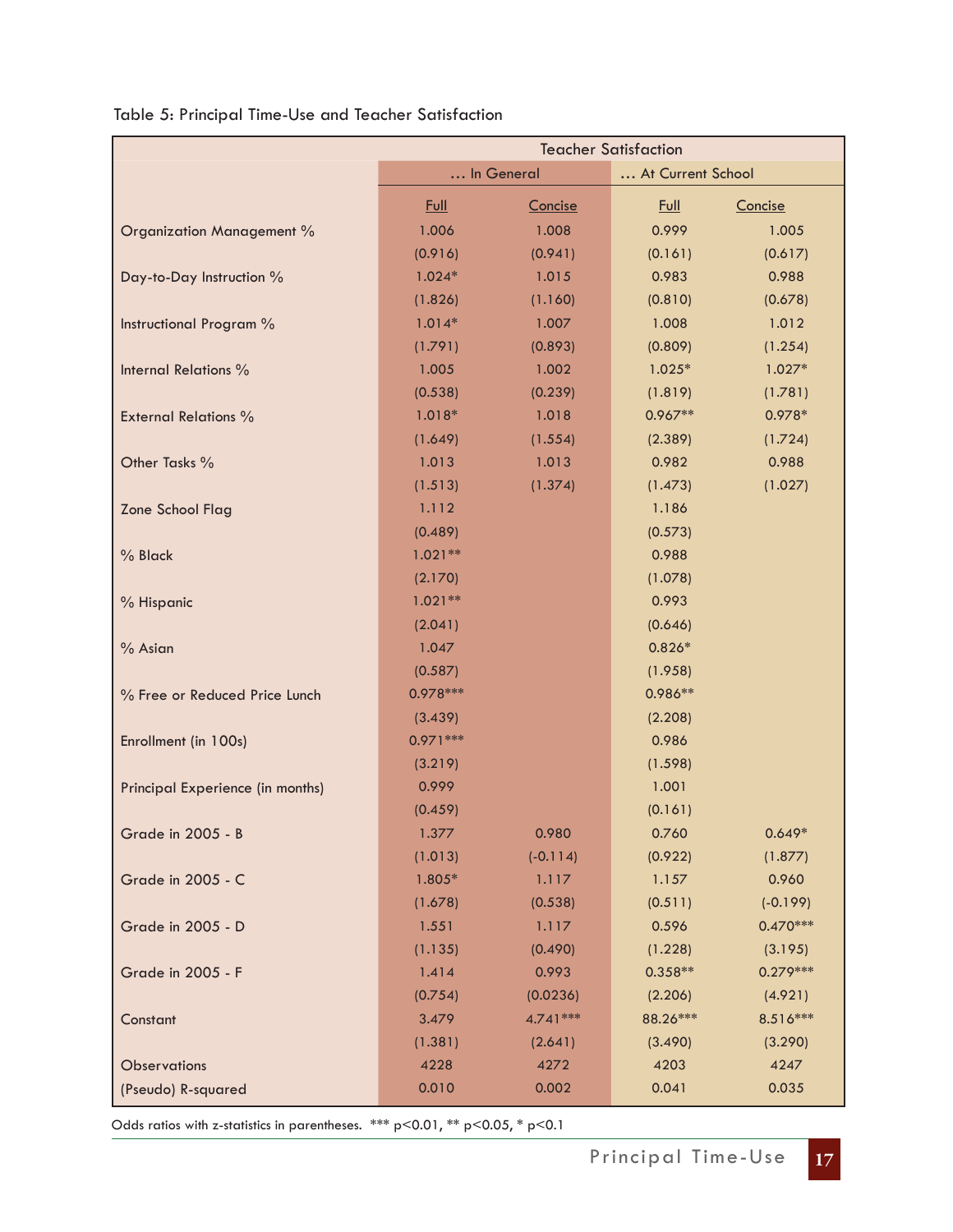#### *Principal Time-Use and Teacher Satisfaction*

We also examine teachers' satisfaction – in general and at their current school – in relation to principals' time-use. Table 5 presents the results in odds ratios of logistic regressions of teachers' likelihood of reporting being satisfied with teaching at their current school and teaching in general. Principal time spent on Internal Relations activities is positively associated with teachers' satisfaction with teaching at their current school, but not with their satisfaction with teaching in general. Conversely, in the full models, principal time spent on either of the instruction related task categories – Day-to-Day Instruction or Instructional Program – is marginally positively associated with teacher satisfaction with teaching in general, but not with satisfaction with teaching at their current school. Interestingly, principal time spent on External Relations tasks appears to be significantly and negatively related to teachers' satisfaction – both in general and at their current schools. However, considering that over 50 percent of the External Relations observations were from only three principals, these results may not be generalizable.

#### *Principal Time-Use and Parent Assessments of the School*

Next we examine the relationship between principal actions and parents' assessments of the school. Specifically, we model parents' agreement with the following statements: *my child's school is safe and secure*; *my child is getting a good education at this* school; and *the overall climate or atmosphere at my child's school is positive and helps my child learn.* Table 6 presents regression results of the percent of parents who agree with these three statements. Principal time spent on Day-to-Day Instruction activities is significantly and negatively related to parents' assessment of the school. Time spent on Internal Relations and External Relations activities are also sometimes significantly and negatively related to parents' perceptions. Conversely, while principal time spent on Organization Management tasks is not as consistently positive as it was for achievement and staff assessments, it is significantly and positively related to parents' agreement with one of the school climate statements (*My child's school is safe and secure*). This finding that time spent on Organization Management tasks is more consistently associated with perceptions of school safety than time spent on Administration tasks is particularly surprising given that many of the Administration tasks are traditionally associated with maintaining school safely – such as managing student discipline and supervising students. It may be however, that principals who devote more time to Organization Management tasks have been better able to delegate safety and discipline duties to other school staff members such as assistant principals.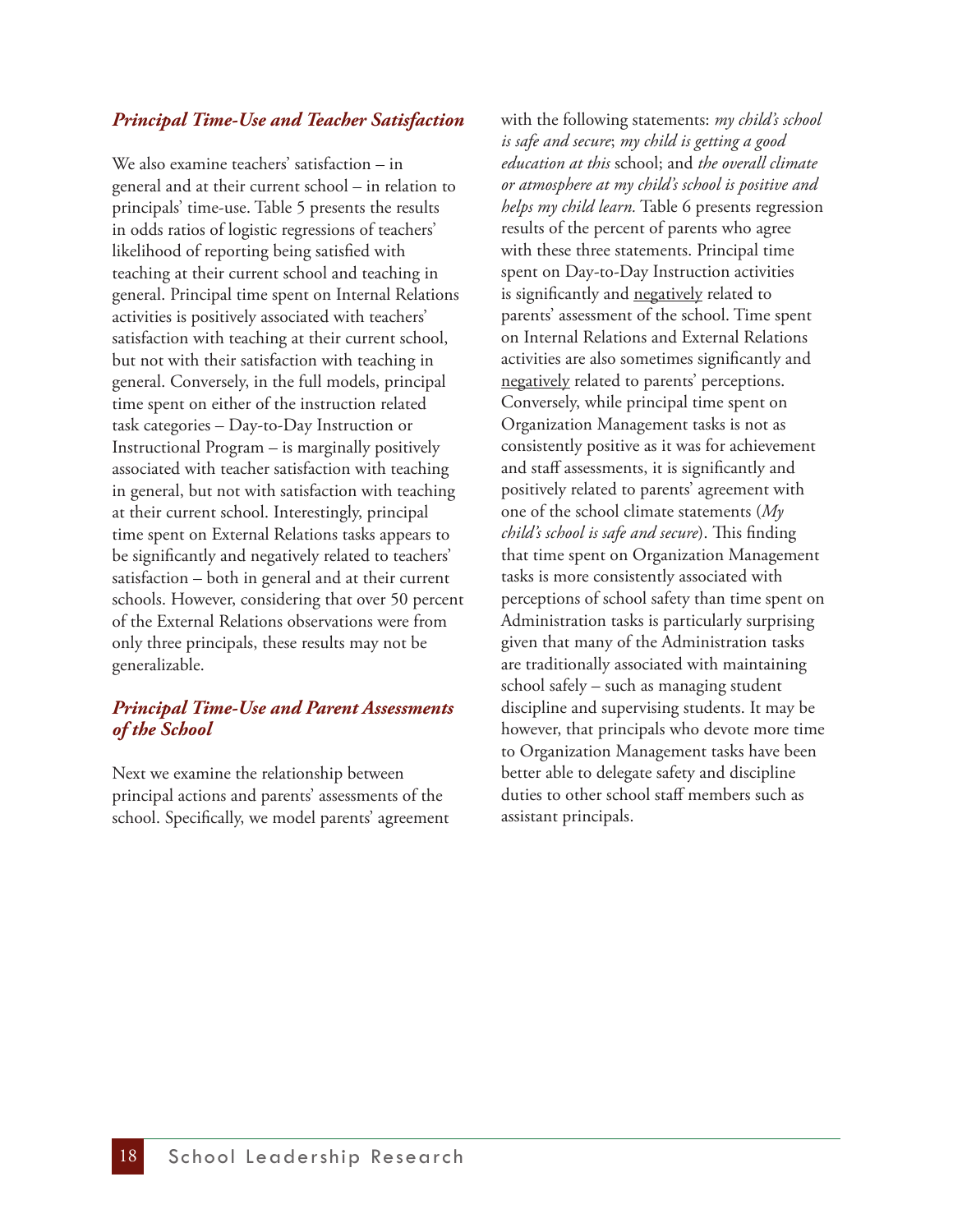|                             | School Climate Survey (% parents agreeing with statement) |            |                                                           |            |                                                                                                         |            |  |  |
|-----------------------------|-----------------------------------------------------------|------------|-----------------------------------------------------------|------------|---------------------------------------------------------------------------------------------------------|------------|--|--|
|                             | "My child's school is safe and<br>secure."                |            | "My child is getting a good<br>education at this school." |            | "The overall climate or<br>atmosphere at my child's<br>school is positive and helps my<br>child learn." |            |  |  |
|                             | <b>Full</b>                                               | Concise    | <b>Full</b>                                               | Concise    | <b>Full</b>                                                                                             | Concise    |  |  |
| Organization                | $0.403*$                                                  | $0.567*$   | $-0.0719$                                                 | 0.137      | 0.156                                                                                                   | 0.320      |  |  |
| Management %                | (0.200)                                                   | (0.287)    | (0.195)                                                   | (0.188)    | (0.231)                                                                                                 | (0.266)    |  |  |
| Day-to-Day                  | $-0.380**$                                                | $-0.0473$  | $-0.452**$                                                | $-0.337$   | $-0.443***$                                                                                             | $-0.181$   |  |  |
| Instruction %               | (0.140)                                                   | (0.209)    | (0.170)                                                   | (0.285)    | (0.118)                                                                                                 | (0.211)    |  |  |
| Instructional               | 0.154                                                     | 0.173      | $-0.163$                                                  | $-0.113$   | $-0.0601$                                                                                               | 0.0315     |  |  |
| Program %                   | (0.272)                                                   | (0.308)    | (0.185)                                                   | (0.270)    | (0.226)                                                                                                 | (0.251)    |  |  |
| Internal                    | $-0.316$                                                  | $-0.111$   | $-0.583***$                                               | $-0.440**$ | $-0.473*$                                                                                               | $-0.229$   |  |  |
| <b>Relations %</b>          | (0.239)                                                   | (0.261)    | (0.181)                                                   | (0.194)    | (0.268)                                                                                                 | (0.204)    |  |  |
| <b>External</b>             | $-0.774**$                                                | 0.0113     | $-0.443$                                                  | $-0.196$   | $-0.631**$                                                                                              | $-0.148$   |  |  |
| <b>Relations %</b>          | (0.312)                                                   | (0.307)    | (0.267)                                                   | (0.236)    | (0.276)                                                                                                 | (0.244)    |  |  |
| Other %                     | $-0.0862$                                                 | 0.285      | $-0.432*$                                                 | $-0.159$   | $-0.282$                                                                                                | 0.0673     |  |  |
|                             | (0.209)                                                   | (0.231)    | (0.220)                                                   | (0.321)    | (0.242)                                                                                                 | (0.306)    |  |  |
| <b>Zone School Flag</b>     | $15.94**$                                                 |            | $-4.681$                                                  |            | 3.150                                                                                                   |            |  |  |
|                             | (7.278)                                                   |            | (5.436)                                                   |            | (8.128)                                                                                                 |            |  |  |
| % Black                     | $-0.390$                                                  |            | 0.274                                                     |            | $-0.187$                                                                                                |            |  |  |
|                             | (0.346)                                                   |            | (0.268)                                                   |            | (0.382)                                                                                                 |            |  |  |
| % Hispanic                  | $-0.161$                                                  |            | 0.432                                                     |            | 0.0343                                                                                                  |            |  |  |
|                             | (0.343)                                                   |            | (0.254)                                                   |            | (0.359)                                                                                                 |            |  |  |
| $%$ Asian                   | $-5.246**$                                                |            | $-1.286$                                                  |            | $-3.335$                                                                                                |            |  |  |
|                             | (2.282)                                                   |            | (2.144)                                                   |            | (2.485)                                                                                                 |            |  |  |
| % Free or Reduced           | $-0.379**$                                                |            | $-0.458***$                                               |            | $-0.287*$                                                                                               |            |  |  |
| Price Lunch                 | (0.171)                                                   |            | (0.158)                                                   |            | (0.167)                                                                                                 |            |  |  |
| Enrollment (in 100s)        | $-0.487***$                                               |            | $-0.405***$                                               |            | $-0.344*$                                                                                               |            |  |  |
|                             | (0.156)                                                   |            | (0.132)                                                   |            | (0.198)                                                                                                 |            |  |  |
| <b>Principal Experience</b> | $0.280***$                                                |            | $0.177**$                                                 |            | $0.228**$                                                                                               |            |  |  |
| (in months)                 | (0.087)                                                   |            | (0.078)                                                   |            | (0.108)                                                                                                 |            |  |  |
| % Agreed in 2005            | 0.739 ***                                                 | $0.742***$ | $0.544***$                                                | $0.853***$ | $0.757***$                                                                                              | $0.901***$ |  |  |
|                             | (0.128)                                                   | (0.0963)   | (0.144)                                                   | (0.140)    | (0.158)                                                                                                 | (0.0773)   |  |  |
| Constant                    | $67.22**$                                                 | 2.843      | 55.76*                                                    | 22.09**    | 54.27*                                                                                                  | 4.611      |  |  |
|                             | (29.51)                                                   | (12.55)    | (28.16)                                                   | (9.814)    | (28.94)                                                                                                 | (10.91)    |  |  |
| <b>Observations</b>         | 37                                                        | 37         | 37                                                        | 37         | 37                                                                                                      | 37         |  |  |
| <b>R-squared</b>            | 0.900                                                     | 0.775      | 0.793                                                     | 0.561      | 0.863                                                                                                   | 0.768      |  |  |

#### Table 6: Principal Time-Use and Parent Assessments

Robust standard errors in parentheses. \*\*\*  $p<0.01$ , \*\*  $p<0.05$ , \*  $p<0.1$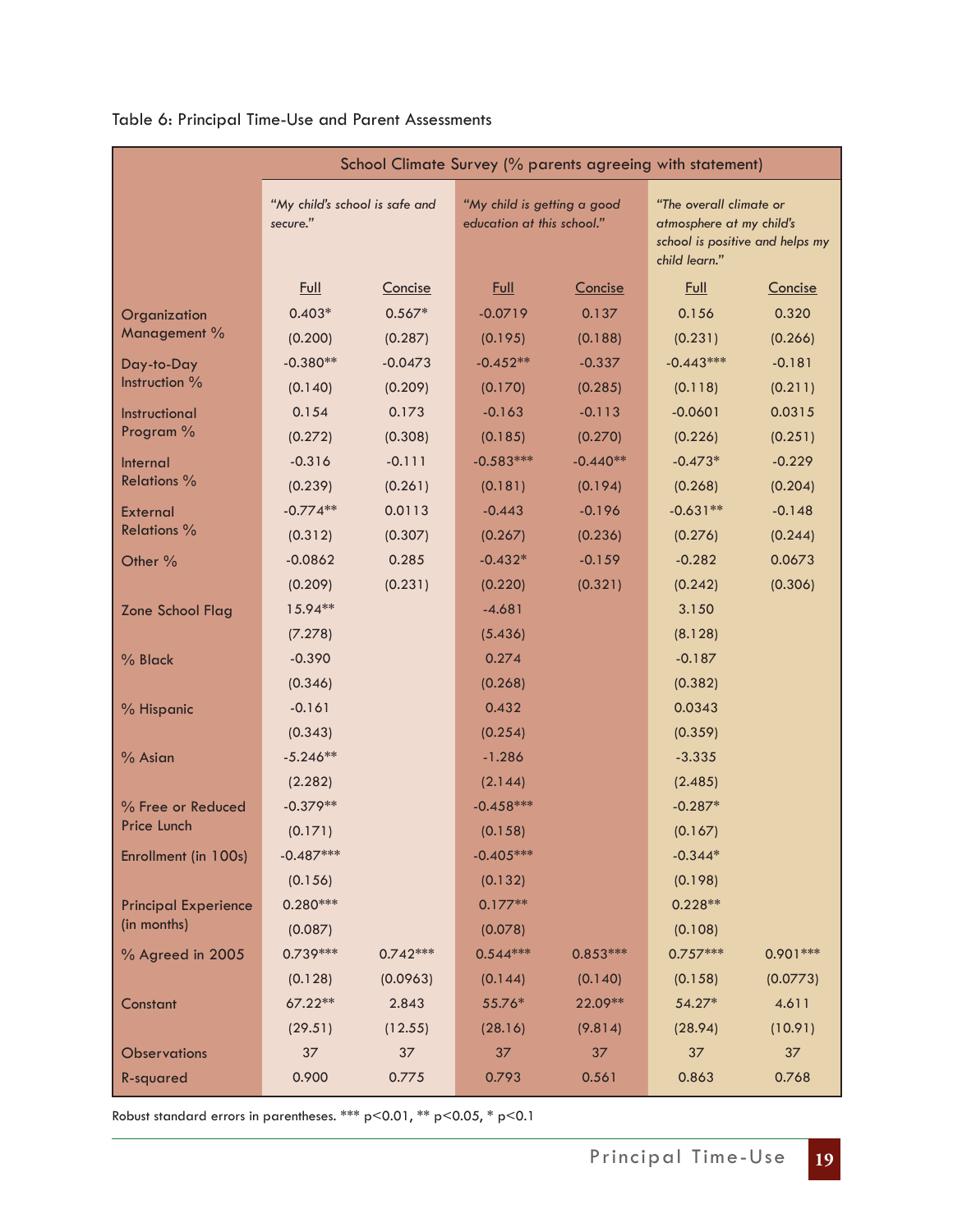### **Discussion**

his study illustrates the complexity of the job of a school principal. Our observational time-use data allow us to combine depth and breadth in examining the actions of principals. We measure 43 different tasks that a principal engages in daily, recorded at five-minute intervals over the course of a full school school of a school principal. Our observational time-use data allow us to combine depth and breadth in examining the actions of principals. We measu:<br>43 different tasks that a principal engages in d School District, the fourth largest district in the country.

On average, the activities on which principals spent the most time were overseeing student services, managing budgets, and dealing with student discipline issues. When we group principals' actions into six aggregate categories – Administration, Organization Management, Day-to-Day Instruction, Instructional Program, Internal Relations, and External Relations – we find that, on average, principals spent almost 30 percent of their day taking care of Administrative responsibilities, such as supervising students, managing schedules, and fulfilling compliance requirements. They spent an additional 20 percent of their day engaging in Organization Management activities, such as hiring and managing staff and managing budgets. In contrast, principals, on average, spent only a little over ten percent of their day on instruction-related tasks – roughly equally split between tasks related to Day-to-Day Instruction, such as conducting classroom observations, and those related to the broader Instructional Program, such as implementing professional development for teachers.

The relatively little time principals devoted to instruction is somewhat surprising given the research and district emphases on the principals as the instructional leader of the school. While time on task may not be the best measure of the importance a principal places on an activity, as some tasks may require more time to complete just by their nature rather than their status, the fact that the principals spent only about ten percent of their time engaged in instruction-related activities points to the potential importance of other tasks in the work of principals. Administration tasks, such a filling compliance requirements and managing school schedules and student services, require a substantial amount

of time from all principals, though some principals manage these tasks in less time than others.

The heart of the analyses in this paper examine the relationship between the time principals spent on different types of activities and school outcomes including student achievement, staff assessment of the school learning environment, teacher satisfaction, and parent assessment of the school. The results show that time on Organization Management activities is associated with positive school outcomes. In particular schools in which principals spent more time on Organization Management relative to Administration activities have seen greater gains in student test performance over the past three years. School staff are also more likely to rate the climate as positive and improving (i.e., controlling for a prior year's measure); and parents are more likely to perceive the school as safe and secure.

In contrast, Day-to-Day Instruction activities are marginally or not at all related to improvements in student performance and often have a negative relationship with teacher and parent assessments of the school. For example, the more time principals spent on Day-to-Day Instruction activities, such as conducting classroom observations, the *less* likely teachers and parents were to feel that the school climate is positive and contributes to student learning. It may be that teachers feel that visits by principals are intrusions into the classroom which tend to harm rather than promote a positive learning environment. Alternatively principals who spent more time on Day-to-Day Instruction simply may have sacrificed other activities that are important for a well-functioning school.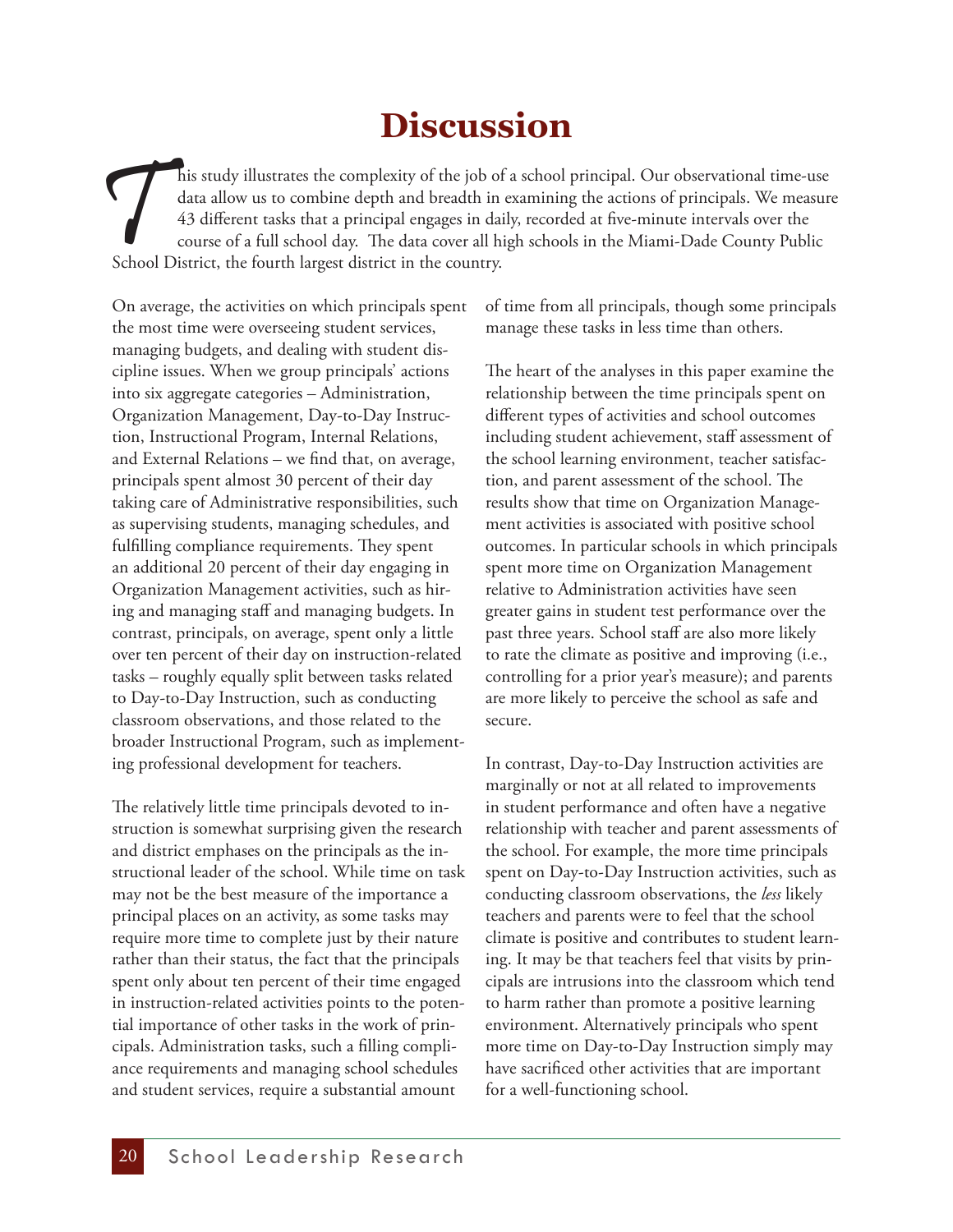The lack of positive effects for Day-to-Day Instruction does not necessarily imply that a focus of instructional leadership is misguided. First, our results show merit to principals devoting time to developing the school's broader instructional program. Time spent on Instructional Program activities is positively associated with the staffs' perceptions of the school's educational environment and teachers' satisfaction with teaching in general. More importantly, Organization Management activities are central to instructional leadership defined broadly. For example, hiring personnel, an Organization Management task, may be the most influential role principals have in the instructional practices of their schools. Nonetheless, the paper does provide some evidence that a single-minded focus on principals as instructional leaders operationalized through direct contact with teachers (e.g., classroom visits) may be detrimental if it forsakes the important role of principals as organizational leaders.

The results in this paper are clearly not definitive. We are studying one district at one point in time in a non-experimental setting. As such, the best we can do in modeling the association between principals' actions and school outcomes is to control for the limited number school characteristics that the sample size will allow. While our controls for prior measures of the outcome variable do enable us to account for some unobserved school characteristics that are constant over time, the approach is still not ideal for causal analysis.

In addition, while our data provide an unprecedented ability to examine the daily activities of principals, they have a number of limitations. First, they are limited by the fact that we gathered them during one week of one school year in one school district. In future work, we would like to measure principals' actions at multiple times of the year, to see how their roles change throughout the academic cycle, as well as to better understand the variation across principals and over time. Additionally, we would like to compare the results for M-DCPS

with similar data in other large urban districts. We have recently collected data in two other districts which will help us to understand the extent to which the results presented here are generalizable to other district contexts. Second, our data collection was based on silent shadowing of principals to minimize disruption of a principal's typical day – i.e., researchers tried to minimize their interactions with the principals until a debriefing at the end of the day. Debriefings with principals allowed the researchers to gain some insights into the motivations of principals; however, our understanding of principals' intentions is limited. While we can report what principals do, we have little sense of why principals do what they do, and, thus, we are likely missing possible explanations for the patterns we find. In addition, this lack of information may lead us to miscode tasks in some instances. For example, a researcher may have interpreted a principal's informal conversation with a teacher about a student as developing their relationship whereas the principal may have intended for it to be an informal coaching opportunity. Finally, the relationships we observe between principal time-use and school effectiveness are limited to the range of time-use that we observe – for example, we cannot say anything about the efficacy of principals who spend 75 percent of their time engaging in Organization Management activities, because no principal in our sample did. Any benefits related to performing these tasks and detriments related to engaging in administrative tasks are likely to have limits.

In summary, this paper represents one of the first large-scale observational studies of principals' time-use. We find that principals spend much of their day on Administration and Organization Management tasks, and substantially less on Day-to-Day Instruction and Instructional Program tasks. Administration tasks appear to contribute less to the school's well being than other principal activities; however, those classified as Organization Management tasks appear very important, even more important than those associated directly with instruction.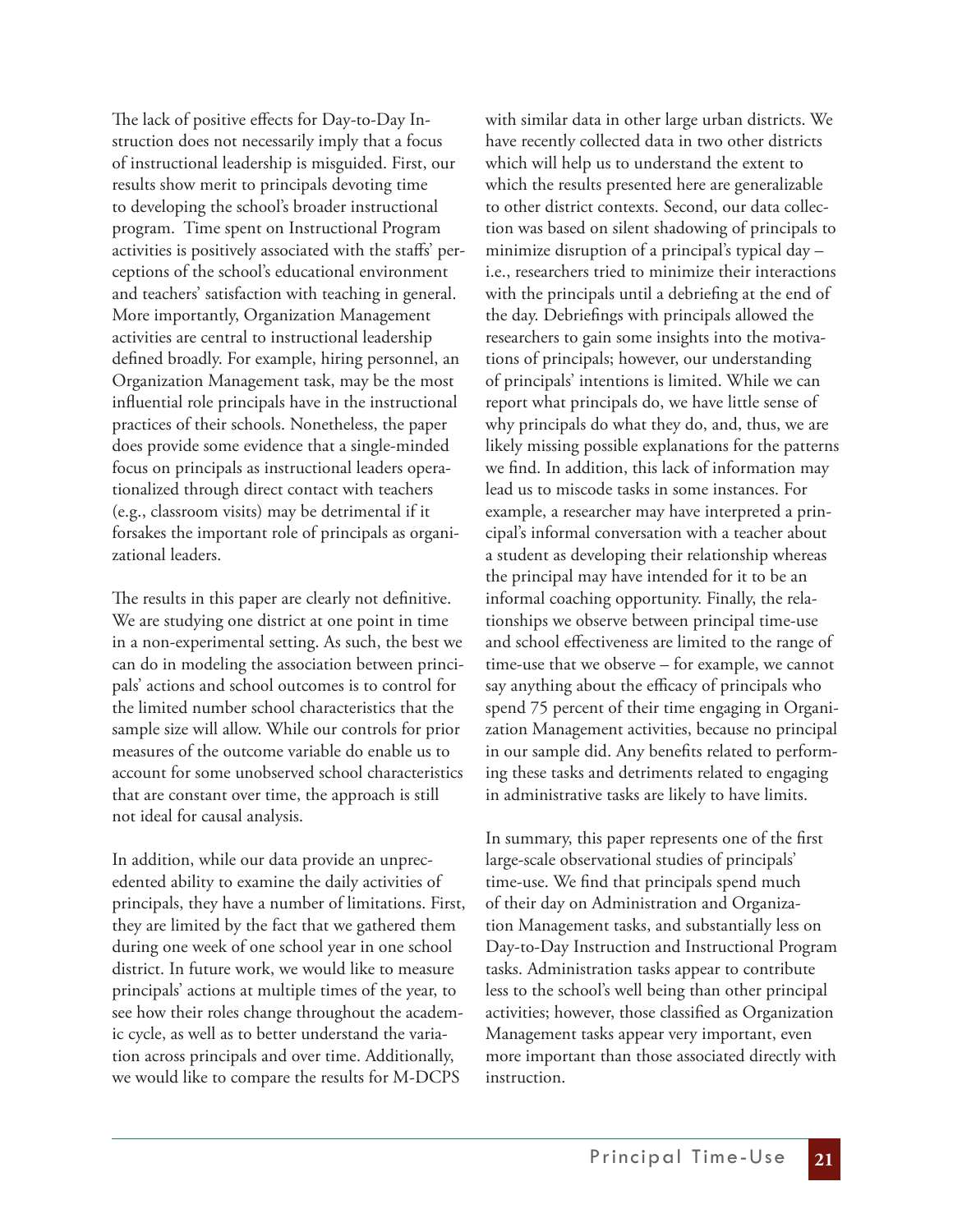#### ABOUT THE AUTHORS

EILEEN LAI HORNG is the project director for the School Leadership Research Project at the Institute for Research on Education Policy and Practice. Her research focuses on the career paths of principals and teachers, district policies that affect the distribution of human resources across schools, and the impact of educator characteristics and mobility patterns on student outcomes.

DANIEL J. KLASIK is a doctoral student in the Administration and Policy Analysis program at Stanford University. His research interests are primarily focused on issues related to higher education access.

SUSANNA LOEB is professor of education at Stanford University, Director of the Institute for Research on Education Policy and Practice, and Co-Director at Policy Analysis for California Education. She specializes in the economics of education and the relationship between schools and federal, state, and local policies.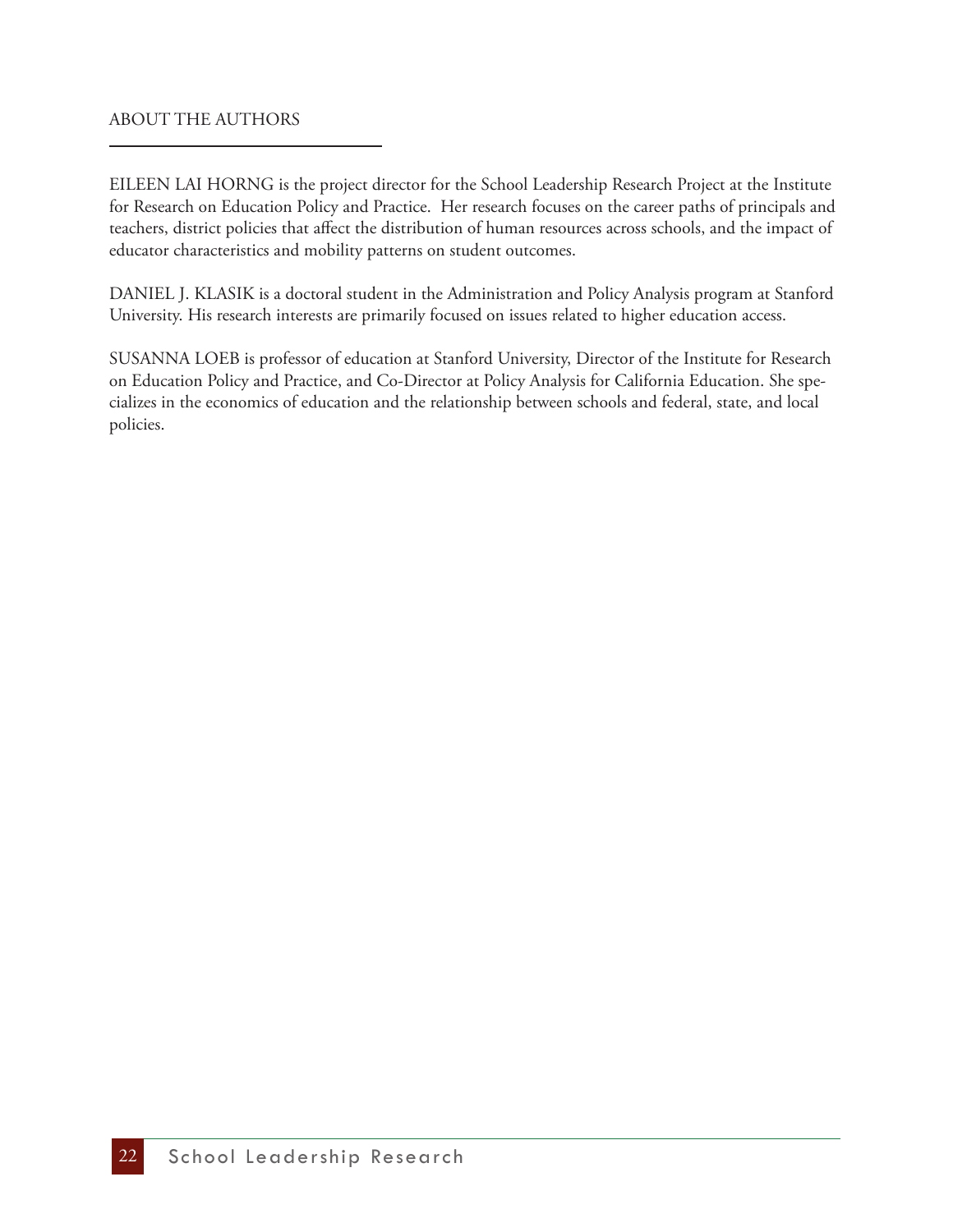#### ENDNOTES

1. We intend to compare the actions of principals across different districts in future studies. However, for this initial study, we chose to focus on one school district so that our models would not be complicated by variation due to differences in district practices and policies.

2. The elementary and middle schools were chosen based on the percent of students eligible for the Free and Reduced Price Lunch program, with the elementary and middle schools with the highest and lowest percentages from each of the district's six administrative regions entering the sample.

3. Not that if one of the researchers used a task code as the primary task while the other considered the same task to be a secondary task, we considered this to still be consistent coding. However, in subsequent trainings we discussed the decision-rules on how to determine whether a task should be considered primary or secondary using these examples.

4. Since 1999, Florida has had its own accountability program independent of the accountability standards imposed by the federal No Child Left Behind Act. As part of this program, schools are assigned grades (on an academic A-F scale) based on student performance on state standardized tests. The grade is based, among other factors, on the percent of students at a given school who meet a particular threshold on exams including reading and math, measures of the percent of students who have demonstrated improvement on these exams, and the percent of the students who fell in the lowest quartile, statewide, in the previous year who have demonstrated improvement.

5. Note that even though researchers observed nearly three-quarters of the high school principals engaging in some External Relations tasks, over 50 percent of all External Relations observations are from just three principals.

6. Note that this may be an underestimate of the time spent off campus on a typical day if the principals were more likely to stay on campus as a result of the presence of the researchers.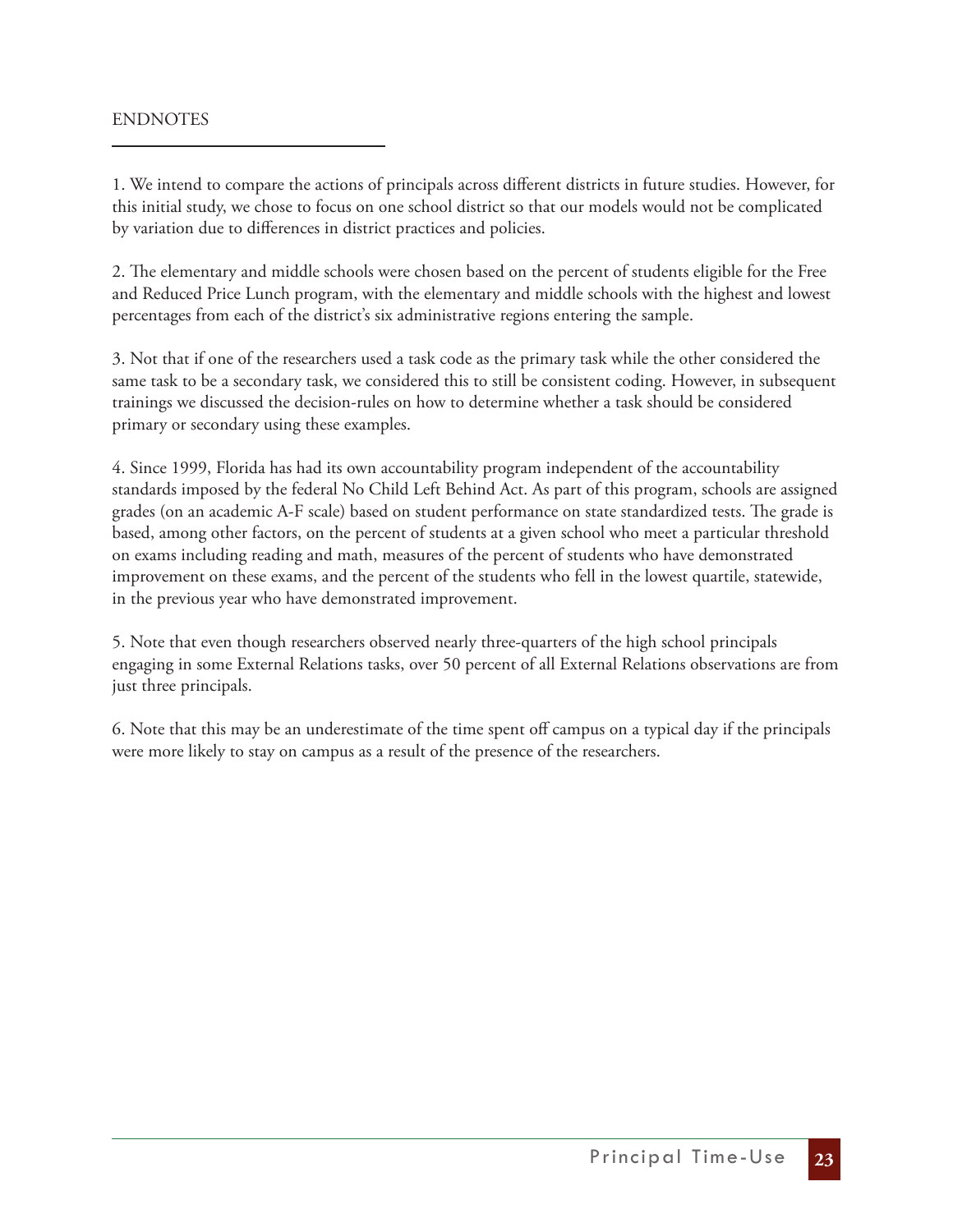#### **References**

- Grissom, Jason and Susanna Loeb. 2009. "Tringulating Principal Effectiveness: How Perspectives of Parents, Teachers, and Assistant Principals Identify the Central Importance of Managerial Skills." Research Report.
- Andrews, Richard L., Roger Soder, and Dan Jacoby. 1986. "Principal Roles, Other in-School Variables, and Academic Achievement by Ethnicity and SES." Paper presented at the annual meeting of the American Educational Research Association*,* San Francisco, April 20.
- Andrews, Richard L. and Roger Soder. 1987. "Principal Leadership and Student Achievement." *Educational Leadership* 44(6): 9-11.
- Branch, Gregory F., Eric A. Hanushek, and Steven G. Rivkin. 2008. "Principal Turnover and Effectiveness." Paper presented at the annual meeting of the American Economics Association, San Francisco, January 3-5.
- Brewer, Dominic. 1993. "Principals and Student Outcomes: Evidence from U.S. High Schools." *Economics of Education Review* 12: 281-292.
- Darling-Hammond, Linda, Michelle LaPointe, Debra Meyerson, Margaret Terry Orr, and Carol Cohen. 2007. "Preparing School Leaders for a Changing World: Lessons from Exemplary Leadership Development Programs." Stanford Educational Leadership Institute, Stanford University.
- Eberts, Randall W., and Joe A. Stone. 1988. "Student Achievement in Public Schools: Do Principals Make a Difference?" *Economics of Education Review* 7: 291-299.
- EdSource. 2008 "Guiding the Growth of California's School Leaders." *Leadership* (January/February): 18-21.
- Erickson, Donald A., Ed., and Theodore L. Reller, Ed. 1978. *The Principal in Metropolitan Schools*. Berkeley, CA: McCutchan Publishing Corporation.
- Goldring, Ellen, Jason Huff, Henry May, and Eric Camburn. 2008. "School Context and Individual Characteristics: What Influences Principal Practice?" *Journal of Educational Administration* 46: 332-352.
- Hallinger, Phillip, and Ronald Heck. 1996. "Reassessing the Principal's Role in School Effectiveness: A Review of Empirical Research, 1980-1995." *Educational Administration Quarterly* 32: 5-44.
- Harris, Douglas N., Stacey A. Rutledge, William K. Ingle, and Cynthia C. Thompson. 2006. "Mix and Match: What Principals Look for When Hiring Teachers and Implications for Teacher Quality Policies."
- Knapp, Michael S., Michael A. Copland, Brynnen Ford, Anneke Markholt, Milbrey W. McLaughlin, Michael Milliken, and Joan E. Talbert. 2003. "Leading for Learning Sourcebook: Concepts and Examples." Center for the Study of Teaching and Policy, University of Washington.
- Knapp, Michael S., Michael A. Copland, Margaret L. Plecki, and Bradley S. Portin. 2006. "Leading, Learning, and Leadership Support." Center for the Study of Teaching and Policy, University of Washington.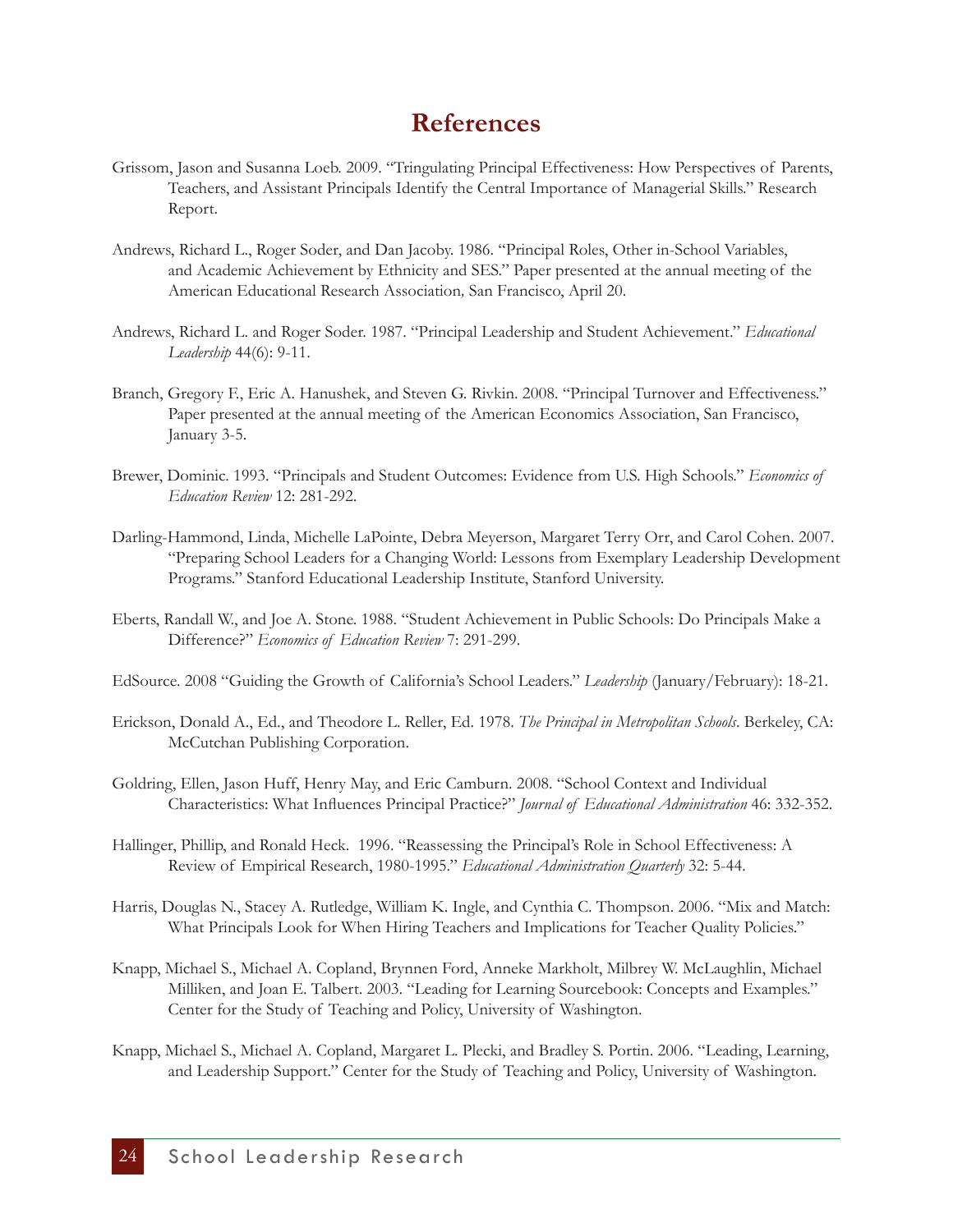- Lee, Valerie E., Anthony S. Bryk, and Julia B. Smith. 1993. "The Organization of Effective Secondary Schools." *Review of Research in Education* 19: 171-267.
- Leithwood, Kenneth, Karen Seashore Louis, Stephen Anderson, and Kyla Wahlstrom. 2004. "How Leadership Influences Student Learning." Learning from Leadership Project.
- Martin, William J., and Donald J. Willower. 1981. "The Managerial Behavior of High School Principals." *Educational Administration Quarterly* 17(1): 69-90.
- Martinko, Mark J., and William L. Gardner. 1990. "Structured Observation of Managerial Work: A Replication and Synthesis." *Journal of Management Studies* 27: 329-357.
- Morris, Van Cleve, Robert Crowson, Cynthia Porter-Gehrie, and Emanuel Hurwitz, Jr. 1984. *Principals in Action: The Reality of Managing Schools*, Columbus, OH: Charles E. Merrill Publishing Company.
- Scott, Christy, Stephen Ahadi, and Samuel E. Krug. 1990. "An Experience Sampling Approach to the Study of Principal Instructional Leadership II: A Comparison of Activities and Beliefs as Bases for Understanding Effective School Leadership." The National Center for School Leadership.
- Spillane, James P., Eric M. Camburn, and Amber Stitziel Pareja. 2007. "Taking a Distributed Perspective to the School Principal's Workday." *Leadership and Policy in Schools* 6: 103-125.
- Wallace Foundation. 2007. "Education Leadership: A Bridge to School Reform." Paper presented at the Wallace Foundation's National Conference, New York City, October 22-24.
- Wolcott, Harry F. 1973. *The Man in the Principal's Office: An Ethnography*. San Francisco, CA: Holt, Rinehart and Winston Inc.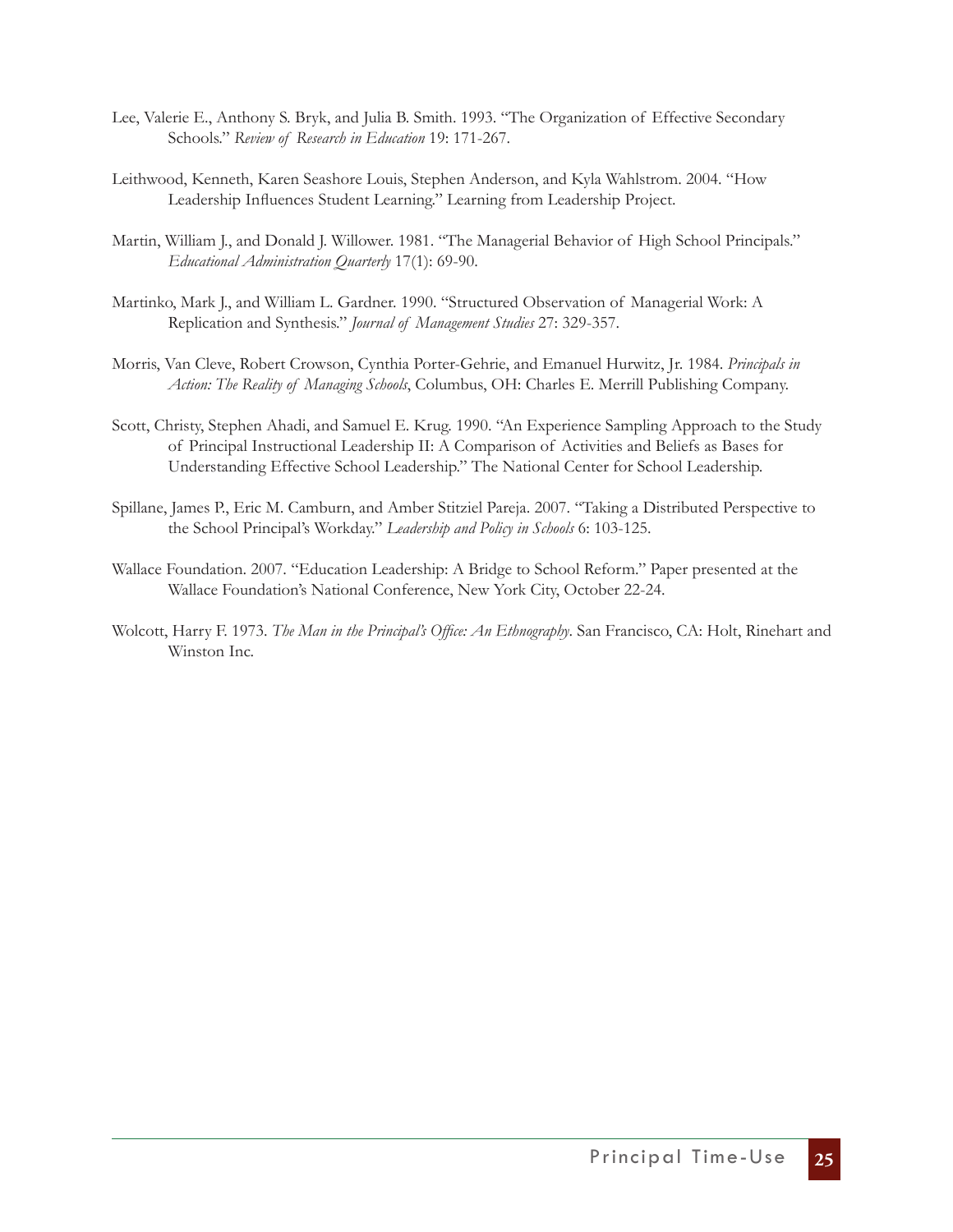#### Appendix 1: Percent of Principal Time Spent on Individual Tasks

| Task                                                                               | <b>Overall</b> | <b>Within</b><br>Category |  |
|------------------------------------------------------------------------------------|----------------|---------------------------|--|
| <b>Administration</b>                                                              | 27.46          |                           |  |
| Managing student services (e.g. records, reporting, activities)                    | 6.99           | 25.73                     |  |
| Managing student discipline                                                        | 5.05           | 16.44                     |  |
| Supervising students (e.g. lunch duty)                                             | 4.61           | 17.88                     |  |
| Managing schedules (for the school, not personal schedule)                         | 4.33           | 17.25                     |  |
| Fulfilling compliance requirements and paperwork (not including special education) | 4.31           | 15.01                     |  |
| Preparing, implementing and administering standardized tests                       | 1.22           | 3.90                      |  |
| Managing students attendance-related activities                                    | 1.04           | 3.23                      |  |
| Fulfilling Special Education requirements (e.g. meetings with parents, compliance) | 0.14           | 0.57                      |  |
| <b>Organization Management</b>                                                     |                | 20.95                     |  |
| Managing budgets, resources                                                        | 5.99           | 28.64                     |  |
| Managing non-instructional staff                                                   | 3.54           | 16.33                     |  |
| Maintaining campus facilities                                                      | 3.14           | 14.49                     |  |
| Developing and monitoring a safe school environment                                | 2.69           | 12.70                     |  |
| Dealing with concerns from staff                                                   | 2.59           | 13.87                     |  |
| Hiring personnel                                                                   | 1.81           | 8.13                      |  |
| Interacting or networking with other principals                                    | 0.81           | 3.45                      |  |
| Managing personal, school-related schedule)                                        | 0.58           | 2.40                      |  |
| Day-to-Day Instruction                                                             |                | 5.88                      |  |
| Preparing or conducting classroom observations/walk-throughs                       | 4.26           | 71.29                     |  |
| Formally evaluating teachers and providing instructional feedback                  | 0.94           | 15.36                     |  |
| Informally coaching teachers to improve instruction or their teaching in general   | 0.61           | 10.16                     |  |
| Teaching students (e.g. tutoring, after-school)                                    | 0.07           | 0.22                      |  |
| Implementing required professional development                                     | 0.05           | 2.50                      |  |
| Using data to inform instruction                                                   | 0.03           | 0.48                      |  |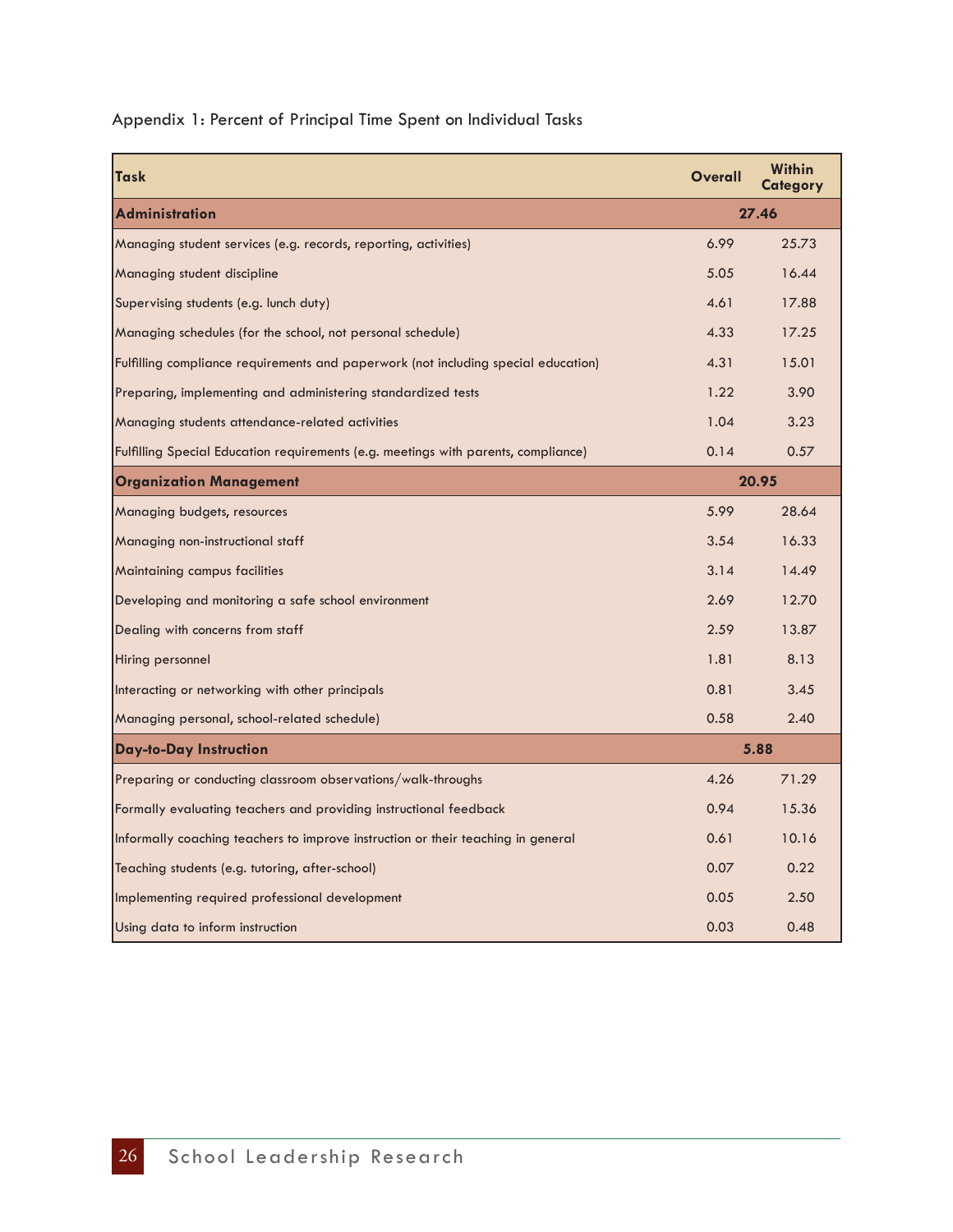| <b>Instructional Program</b>                                                                |       | 6.73  |
|---------------------------------------------------------------------------------------------|-------|-------|
| Utilizing school meetings (e.g. School Site Council, committees, staff meetings)            | 2.62  | 25.31 |
| Planning or directing supplementary or after-school or summer school instruction            | 1.03  | 18.76 |
| Planning or facilitating professional development for teachers                              | 0.94  | 18.50 |
| Planning or facilitating professional development for prospective principals                | 0.65  | 6.39  |
| Developing an educational program across the school                                         | 0.62  | 13.81 |
| Releasing or counseling out teachers                                                        | 0.43  | 7.69  |
| <b>Evaluating curriculum</b>                                                                | 0.39  | 2.85  |
| Using assessment results for program evaluation and development                             | 0.11  | 6.70  |
| <b>Internal Relations</b>                                                                   |       | 14.64 |
| Interacting socially with staff about school-related topics (e.g. "shop talk")              | 3.97  | 25.49 |
| Interacting socially with staff about non-school related topics                             | 3.19  | 21.56 |
| Developing relationships with students                                                      | 2.91  | 20.99 |
| Counseling students and/or parents                                                          | 1.79  | 13.29 |
| Attending school activities (sports events, plays, celebrations)                            | 1.13  | 5.75  |
| Communicating with parents                                                                  | 0.72  | 5.32  |
| Counseling staff (about conflicts with other staff members)                                 | 0.61  | 4.14  |
| Informally talking to teachers about students, not related to instruction                   | 0.44  | 3.47  |
| <b>External Relations</b>                                                                   |       | 4.70  |
| Working with local community members or organizations                                       | 2.48  | 32.73 |
| Utilizing district office meetings or other communications initiated by the district office | 1.58  | 36.81 |
| Communicating with district office to obtain resources for school (initiated by principal)  | 0.44  | 24.28 |
| Fundraising                                                                                 | 0.24  | 6.17  |
| <b>Other</b>                                                                                | 18.75 |       |
| In transition between activities                                                            | 5.24  | 27.22 |
| Email, fax, call, or paperwork when topic or recipient is uncertain                         | 4.87  | 27.24 |
| Interacting with the researcher                                                             | 4.30  | 20.74 |
| Personal time (e.g. bathroom, lunch, personal call)                                         | 4.14  | 21.99 |
| Engaging in self-improvement/professional development                                       | 0.32  | 2.46  |